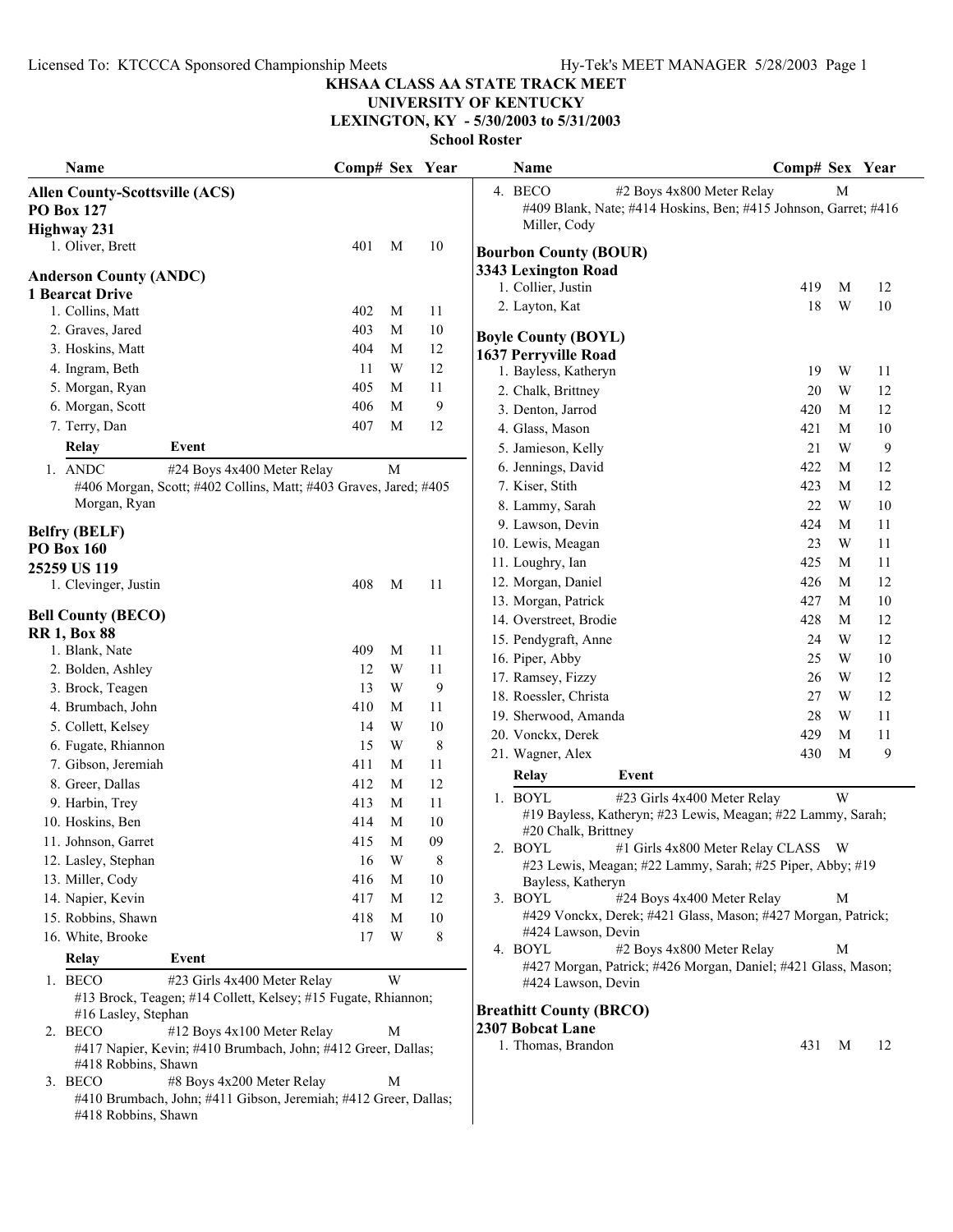**Name Sex Year Name Year Comp# Comp# Sex**

#### **KHSAA CLASS AA STATE TRACK MEET**

**UNIVERSITY OF KENTUCKY**

**LEXINGTON, KY - 5/30/2003 to 5/31/2003**

**School Roster**

| Name                          |                                                                                               | Comp# Sex Year |   |    | Name                       |       |
|-------------------------------|-----------------------------------------------------------------------------------------------|----------------|---|----|----------------------------|-------|
| <b>Bullitt East (BEAS)</b>    |                                                                                               |                |   |    | 9. Meeks, Miranda          |       |
| 11450 Hwy 44 East             |                                                                                               |                |   |    | 10. Peace, Madison         |       |
| 1. Bedtelyon, Josh            |                                                                                               | 432            | М | 12 | 11. Rozwalka, Tiffany      |       |
| 2. Biddle, Lance              |                                                                                               | 433            | М | 9  | Relay                      | Ever  |
| 3. Bruggeman, Matthias        |                                                                                               | 434            | М | 12 | 1. CALD                    | #11 ( |
| 4. Holbert, Shawn             |                                                                                               | 435            | М | 12 | #41 Jackson, Megan;        |       |
| 5. Lieber, Trent              |                                                                                               | 436            | М | 10 | Rozwalka, Tiffany          |       |
| 6. Meadows, Jarred            |                                                                                               | 437            | M | 12 | 2. CALD                    | #7 G  |
| 7. Murray, Kristen            |                                                                                               | 29             | W | 12 | #37 Boyd, Alaina; #3       |       |
| 8. Sears, Kara                |                                                                                               | 30             | W | 12 | Jackson, Megan             |       |
| 9. Williams, Todd             |                                                                                               | 438            | М | 10 | <b>Casey County (CASE)</b> |       |
| Relay                         | Event                                                                                         |                |   |    | 1841 E. KY 70              |       |
| 1. BEAS                       | #2 Boys 4x800 Meter Relay                                                                     |                | М |    | 1. Baldock, Brad           |       |
|                               | #433 Biddle, Lance; #432 Bedtelyon, Josh; #436 Lieber, Trent;                                 |                |   |    | 2. Cheeseman, Matt         |       |
|                               | #437 Meadows, Jarred                                                                          |                |   |    | 3. Dixon, Rita             |       |
|                               |                                                                                               |                |   |    | 4. Gosser, Zack            |       |
| <b>Butler County (BUCO)</b>   |                                                                                               |                |   |    | 5. Hoskins, Lindsey        |       |
| 1147 N. Main Street           |                                                                                               |                |   |    | 6. Johnson, Dustin         |       |
| 1. Carver, John               |                                                                                               | 439            | М | 12 | 7. Lee, Jenna              |       |
| 2. Clark, Xavier              |                                                                                               | 440            | M | 9  |                            |       |
| 3. Embry, Kaitlin             |                                                                                               | 31             | W | 10 | 8. Murphy, Danielle        |       |
| 4. Fowler, Casey              |                                                                                               | 441            | M | 11 | 9. Patterson, Beth         |       |
| 5. Fuller, Andy               |                                                                                               | 442            | M | 12 | 10. Payton, Jerrica        |       |
| 6. Givens, Cody               |                                                                                               | 443            | M | 11 | 11. Pierce, Jessica        |       |
| 7. Green, Juleah              |                                                                                               | 32             | W | 12 | 12. Propes, Jessica        |       |
| 8. Hankins, Shira             |                                                                                               | 33             | W | 10 | 13. Rodgers, Tony          |       |
| 9. Hunt, Mike                 |                                                                                               | 444            | М | 11 | 14. Szczotka, Grant        |       |
| 10. Jackson, Jamie            |                                                                                               | 445            | М | 11 | 15. Yaden, Tabitha         |       |
| 11. Justis, Dakota            |                                                                                               | 446            | М | 11 | <b>Relay</b>               | Ever  |
| 12. Lee, Katie                |                                                                                               | 34             | W | 9  | 1. CASE                    | #7 G  |
| 13. Taylor, Kaylee            |                                                                                               | 35             | W | 9  | #44 Dixon, Rita; #51       |       |
| 14. Vaughn, Ashley            |                                                                                               | 36             | W | 11 | Yaden, Tabitha             |       |
|                               |                                                                                               |                |   |    | 2. CASE                    | #23   |
| <b>Relay</b>                  | Event                                                                                         |                |   |    | #45 Hoskins, Lindsey       |       |
| 1. BUCO                       | #1 Girls 4x800 Meter Relay CLASS                                                              |                | W |    | Yaden, Tabitha             |       |
|                               | #31 Embry, Kaitlin; #32 Green, Juleah; #33 Hankins, Shira; #35                                |                |   |    | 3. CASE                    | #24 I |
|                               | Taylor, Kaylee                                                                                |                |   |    | #456 Szczotka, Grant       |       |
| 2. BUCO                       | #24 Boys 4x400 Meter Relay<br>#442 Fuller, Andy; #445 Jackson, Jamie; #439 Carver, John; #441 |                | M |    | #454 Johnson, Dustin       |       |
| Fowler, Casey                 |                                                                                               |                |   |    | <b>Corbin (CORB)</b>       |       |
| 3. BUCO                       | #2 Boys 4x800 Meter Relay                                                                     |                | M |    | <b>1901 SNYDER STREET</b>  |       |
|                               | #440 Clark, Xavier; #442 Fuller, Andy; #443 Givens, Cody; #446                                |                |   |    | 1. Cole, Josh              |       |
| Justis, Dakota                |                                                                                               |                |   |    | 2. Smith, Jason            |       |
|                               |                                                                                               |                |   |    | 3. Swanner, Justin         |       |
| <b>Caldwell County (CALD)</b> |                                                                                               |                |   |    | 4. Swim, Cody              |       |
| 350 Beckner Lane              |                                                                                               |                |   |    | 5. White, Ben              |       |
| 1. Boyd, Alaina               |                                                                                               | 37             | W | 10 | 6. White, Tony             |       |
| 2. Boyd, Natilie              |                                                                                               | 38             | W | 10 |                            |       |
| 3. Copeland, Carl             |                                                                                               | 447            | M | 12 | Relay                      | Ever  |
| 4. Deason, Anthony            |                                                                                               | 448            | M | 12 | 1. CORB                    | #2 B  |
| 5. Goff, Jimmy                |                                                                                               | 449            | M | 10 | #462 White, Tony; #4       |       |
| 6. Gray, Corvette             |                                                                                               | 39             | W | 12 | Swanner, Justin            |       |
| 7. Gray, Kayla                |                                                                                               | 40             | W | 10 |                            |       |
| 8. Jackson, Megan             |                                                                                               | 41             | W | 11 |                            |       |

|         | 9. Meeks, Miranda     |                                                                 | 42  | W | 10 |
|---------|-----------------------|-----------------------------------------------------------------|-----|---|----|
|         | 10. Peace, Madison    |                                                                 | 450 | М | 12 |
|         | 11. Rozwalka, Tiffany |                                                                 | 43  | W | 10 |
|         | Relay                 | Event                                                           |     |   |    |
| $1_{-}$ | <b>CALD</b>           | #11 Girls 4x100 Meter Relay                                     |     | W |    |
|         |                       | #41 Jackson, Megan; #38 Boyd, Natilie; #39 Gray, Corvette; #43  |     |   |    |
|         | Rozwalka, Tiffany     |                                                                 |     |   |    |
| $2^{+}$ | CALD                  | #7 Girls 4x200 Meter Relay CLASS                                |     | W |    |
|         |                       | #37 Boyd, Alaina; #39 Gray, Corvette; #40 Gray, Kayla; #41      |     |   |    |
|         | Jackson, Megan        |                                                                 |     |   |    |
|         | usey County (CASE)    |                                                                 |     |   |    |
|         | 41 E. KY 70           |                                                                 |     |   |    |
|         | 1. Baldock, Brad      |                                                                 | 451 | M | 9  |
|         | 2. Cheeseman, Matt    |                                                                 | 452 | М | 11 |
|         | 3. Dixon, Rita        |                                                                 | 44  | W | 11 |
|         | 4. Gosser, Zack       |                                                                 | 453 | М | 11 |
|         | 5. Hoskins, Lindsey   |                                                                 | 45  | W | 9  |
|         | 6. Johnson, Dustin    |                                                                 | 454 | М | 11 |
|         | 7. Lee, Jenna         |                                                                 | 46  | W | 6  |
|         | 8. Murphy, Danielle   |                                                                 | 47  | W | 10 |
|         | 9. Patterson, Beth    |                                                                 | 48  | W | 11 |
|         | 10. Payton, Jerrica   |                                                                 | 49  | W | 8  |
|         | 11. Pierce, Jessica   |                                                                 | 50  | W | 11 |
|         | 12. Propes, Jessica   |                                                                 | 51  | W | 11 |
|         | 13. Rodgers, Tony     |                                                                 | 455 | М | 8  |
|         | 14. Szczotka, Grant   |                                                                 | 456 | М | 12 |
|         | 15. Yaden, Tabitha    |                                                                 | 52  | W | 11 |
|         | Relay                 | Event                                                           |     |   |    |
| 1.      | CASE                  | #7 Girls 4x200 Meter Relay CLASS                                |     | W |    |
|         |                       | #44 Dixon, Rita; #51 Propes, Jessica; #45 Hoskins, Lindsey; #52 |     |   |    |
|         | Vodon Tobitho         |                                                                 |     |   |    |

- Girls 4x400 Meter Relay W 7; #51 Propes, Jessica; #44 Dixon, Rita; #52
- Boys 4x400 Meter Relay M t; #452 Cheeseman, Matt; #453 Gosser, Zack; #454 Johnson, Dustin

| Relay              | Event |     |   |    |
|--------------------|-------|-----|---|----|
| 6. White, Tony     |       | 462 | M | 12 |
| 5. White, Ben      |       | 461 | M | 9  |
| 4. Swim, Cody      |       | 460 | M | 11 |
| 3. Swanner, Justin |       | 459 | M | 9  |
| 2. Smith, Jason    |       | 458 | М | 12 |
| 1. Cole, Josh      |       | 457 | М | 10 |
|                    |       |     |   |    |

#462 White, Tony; #460 Swim, Cody; #458 Smith, Jason; #459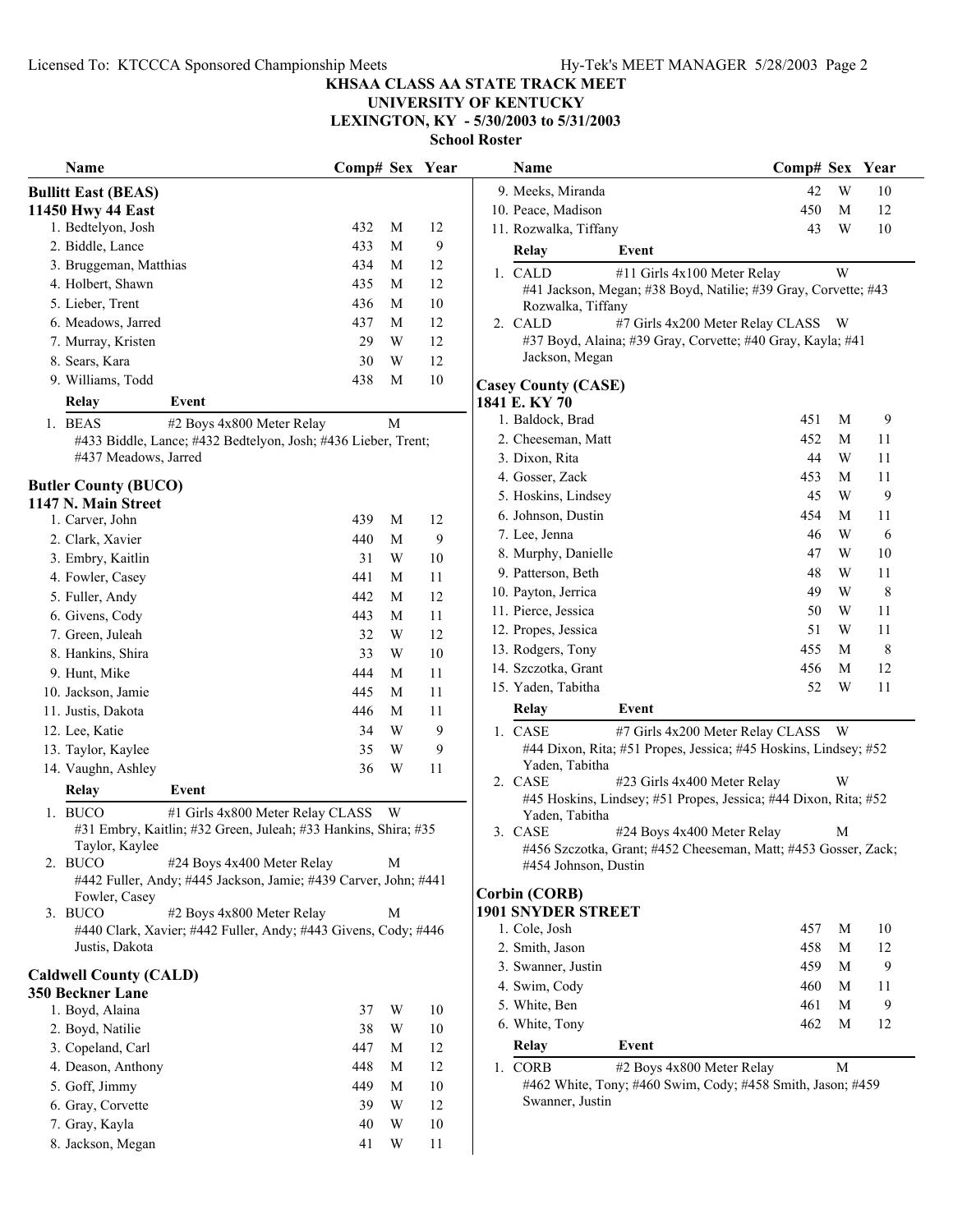#### **UNIVERSITY OF KENTUCKY LEXINGTON, KY - 5/30/2003 to 5/31/2003**

**School Roster**

| Name                                                  | Comp# Sex Year |   |              | Name                      | Comp# Sex Year                                                  |   |    |
|-------------------------------------------------------|----------------|---|--------------|---------------------------|-----------------------------------------------------------------|---|----|
| <b>Desales (DESA)</b>                                 |                |   |              | 2. ETOW                   | #7 Girls 4x200 Meter Relay CLASS W                              |   |    |
| <b>425 KENWOOD DRIVE</b>                              |                |   |              |                           | #64 Powell, Emerald; #62 Lyman, Danielle; #59 Donnelly, Laura;  |   |    |
| 1. Lewis, Justin                                      | 463            | M | 10           | #66 Warfield, Kabrenda    |                                                                 |   |    |
| 2. Tanzilla, Jeremy                                   | 464            | M | 11           | 3. ETOW                   | #23 Girls 4x400 Meter Relay                                     | W |    |
|                                                       |                |   |              | #60 Jolly, Carolyn        | #67 Yates, Kathryn; #62 Lyman, Danielle; #59 Donnelly, Laura;   |   |    |
| <b>East Carter (ECAR)</b><br><b>405 HITCHINS ROAD</b> |                |   |              | 4. ETOW                   | #12 Boys 4x100 Meter Relay                                      | M |    |
| 1. Sparks, Ashley                                     | 53             | W | 8            |                           | #470 Churchill, Kenny; #476 Simpson, Marquee; #473 Hodges,      |   |    |
|                                                       |                |   |              | Brandon; #468 Allen, BJ   |                                                                 |   |    |
| <b>East Jessamine (EJES)</b>                          |                |   |              | 5. ETOW                   | #8 Boys 4x200 Meter Relay                                       | M |    |
| <b>815 SULPHUR WELL ROAD</b>                          |                |   |              |                           | #470 Churchill, Kenny; #476 Simpson, Marquee; #473 Hodges,      |   |    |
| 1. Buckner, Latonya                                   | 54             | W | 7            |                           | Brandon; #471 Cleaver, Devan                                    |   |    |
| 2. Gannon, Steven                                     | 465            | M | 12           | 6. ETOW                   | #24 Boys 4x400 Meter Relay                                      | M |    |
| 3. Higginbotham, Daniel                               | 466            | M | 12           | #475 Ryan, Nick           | #470 Churchill, Kenny; #468 Allen, BJ; #477 Webster, David;     |   |    |
| <b>East Ridge (ERID)</b>                              |                |   |              |                           |                                                                 |   |    |
| 19471 LICK MOUNTAIN RD                                |                |   |              | <b>Fairdale (FAIR)</b>    |                                                                 |   |    |
| 1. Coleman, Samantha                                  | 55             | W | 10           | <b>1001 FAIRDALE ROAD</b> | 479                                                             | M |    |
| 2. Looney, Jordan                                     | 56             | W | 11           | 1. Abrams, Willie         |                                                                 |   | 9  |
|                                                       |                |   |              | 2. Barbour, Isaiah        | 480                                                             | M | 11 |
| <b>Edmonson County (EDCO)</b>                         |                |   |              | 3. Brooks, Brittney       | 68                                                              | W | 11 |
| <b>220 HIGH SCHOOL ROAD</b>                           | 467            | M | 10           | 4. Carlisle, Travis       | 481                                                             | M | 12 |
| 1. Hammond, James                                     |                |   |              | 5. Cherry, Doug           | 482                                                             | M | 12 |
| 2. Jaggers, Nicole                                    | 57             | W | 12           | 6. Deal, Chauncey         | 483                                                             | M | 10 |
| 3. Meredith, Kim                                      | 58             | W | 10           | 7. Decker, April          | 69                                                              | W | 10 |
| Elizabethtown (ETOW)                                  |                |   |              | 8. Grinter, Maurice       | 484                                                             | M | 10 |
| <b>620 N. MULBERRY STREET</b>                         |                |   |              | 9. Rondo, Antwan          | 485                                                             | M | 9  |
| 1. Allen, BJ                                          | 468            | M | 9            | 10. Smith, William        | 486                                                             | M | 11 |
| 2. Belt, Collin                                       | 469            | M | 12           | 11. Stephenson, Kaya      | 70                                                              | W | 12 |
| 3. Churchill, Kenny                                   | 470            | M | 12           | 12. Taylor, Sheila        | 71                                                              | W | 12 |
| 4. Cleaver, Devan                                     | 471            | M | 12           | <b>Relay</b>              | Event                                                           |   |    |
| 5. Donnelly, Laura                                    | 59             | W | 10           | 1. FAIR                   | #7 Girls 4x200 Meter Relay CLASS W                              |   |    |
| 6. Duncan, Zip                                        | 472            | M | 10           |                           | #68 Brooks, Brittney; #70 Stephenson, Kaya; #71 Taylor, Sheila; |   |    |
| 7. Hodges, Brandon                                    | 473            | M | $\mathbf{1}$ | #69 Decker, April         |                                                                 |   |    |
| 8. Jolly, Carolyn                                     | 60             | W | 8            | 2. FAIR                   | #12 Boys 4x100 Meter Relay                                      | М |    |
| 9. Logan, Monya                                       | 61             | W | 9            | #483 Deal, Chauncey       | #484 Grinter, Maurice; #485 Rondo, Antwan; #482 Cherry, Doug;   |   |    |
| 10. Lyman, Danielle                                   | 62             | W | 12           | 3. FAIR                   | #8 Boys 4x200 Meter Relay                                       | M |    |
| 11. Owens, James                                      | 474            | M | 12           |                           | #485 Rondo, Antwan; #479 Abrams, Willie; #484 Grinter,          |   |    |
| 12. Percell, Desire                                   | 63             | W | 10           |                           | Maurice; #486 Smith, William                                    |   |    |
| 13. Powell, Emerald                                   | 64             | W | 10           |                           |                                                                 |   |    |
| 14. Ryan, Nick                                        | 475            | M | 12           |                           |                                                                 |   |    |
| 15. Sexton, Sara                                      | 65             | W | 10           |                           |                                                                 |   |    |
| 16. Simpson, Marquee                                  | 476            | M | 12           |                           |                                                                 |   |    |
| 17. Warfield, Kabrenda                                | 66             | W | 9            |                           |                                                                 |   |    |
| 18. Webster, David                                    | 477            | M | 12           |                           |                                                                 |   |    |
| 19. Williams, Richard                                 | 478            | M | 11           |                           |                                                                 |   |    |
| 20. Yates, Kathryn                                    | 67             | W | 12           |                           |                                                                 |   |    |
| Relay<br>Event                                        |                |   |              |                           |                                                                 |   |    |
| 1. ETOW<br>#11 Girls 4x100 Meter Relay                |                | W |              |                           |                                                                 |   |    |

#64 Powell, Emerald; #62 Lyman, Danielle; #59 Donnelly, Laura; #66 Warfield, Kabrenda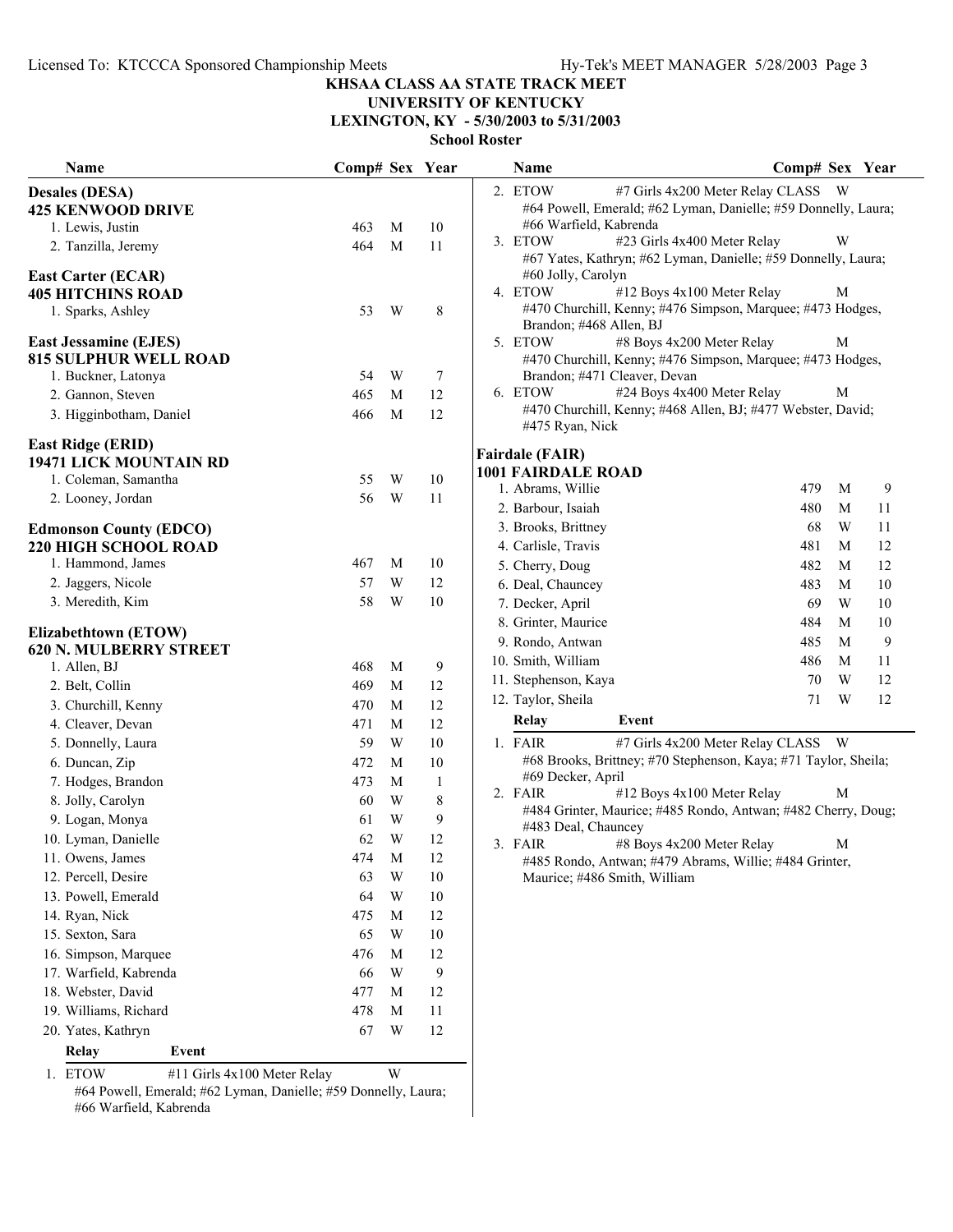#### **KHSAA CLASS AA STATE TRACK MEET**

#### **UNIVERSITY OF KENTUCKY LEXINGTON, KY - 5/30/2003 to 5/31/2003**

|                                                             |                                    |   |                  | <b>SCHOOL KOSTEI</b>                                                          |                                                                |
|-------------------------------------------------------------|------------------------------------|---|------------------|-------------------------------------------------------------------------------|----------------------------------------------------------------|
| Name                                                        | Comp# Sex Year                     |   |                  | <b>Name</b>                                                                   | Comp# Sex Year                                                 |
| <b>Fleming County (FLEM)</b>                                |                                    |   |                  | Relay<br>Event                                                                |                                                                |
| RR#2                                                        |                                    |   |                  | 1. FTCA<br>#23 Girls 4x400 Meter Relay                                        | W                                                              |
| 1. Duncan, Ron                                              | 487                                | M | 9                | #87 Dorsey, Antwonette; #91 Shultz, Rebecca; #89 Kroupa,                      |                                                                |
| 2. Greene, Donald                                           | 488                                | M | 12               | Courtney; #85 Botelho, Charis                                                 |                                                                |
| 3. Gulley, Jenna                                            | 72                                 | W | 11               | 2. FTCA                                                                       | #1 Girls 4x800 Meter Relay CLASS W                             |
| 4. Harmon, Ashley                                           | 73                                 | W | 11               | #91 Shultz, Rebecca; #86 Brownell, Alicia; #88 Hughes, Ashley;                |                                                                |
| 5. Harmon, Courtney                                         | 74                                 | W | 8                | #85 Botelho, Charis<br>3. FTCA<br>#12 Boys 4x100 Meter Relay                  | M                                                              |
| 6. Hill, Danielle                                           | 75                                 | W | 8                |                                                                               | #495 Hartleib, Colton; #494 Gordon, Leonard; #503 Smith, Mike; |
| 7. Morgan, Jana                                             | 76                                 | W | 11               | #502 Simmons, Willis                                                          |                                                                |
| 8. Mullholand, Sara                                         | 77                                 | W | 10               | #8 Boys 4x200 Meter Relay<br>4. FTCA                                          | M                                                              |
| 9. Roaden, Jennifer                                         | 78                                 | W | 12               | #494 Gordon, Leonard; #500 Mines, Adam; #503 Smith, Mike;                     |                                                                |
| 10. Rogers, Scharliegh                                      | 79                                 | W | 6                | #502 Simmons, Willis                                                          |                                                                |
| 11. Shrout, Tyler                                           | 489                                | M | 11               | 5. FTCA<br>#24 Boys 4x400 Meter Relay                                         | М                                                              |
| 12. Simpkins, Elena                                         | 80                                 | W | 11               | #496 Hatch, Jared; #503 Smith, Mike; #493 Demilia, Paul; #492                 |                                                                |
| 13. Sloas, Thomas                                           | 490                                | M | 12               | Anderson, Marc                                                                |                                                                |
| 14. Snedegar, Rachel                                        | 81                                 | W | $10\,$           | 6. FTCA<br>#2 Boys 4x800 Meter Relay                                          | M                                                              |
| 15. Story, Melissa                                          | 82                                 | W | 12               | #496 Hatch, Jared; #498 Knight, Zach; #500 Mines, Adam; #493<br>Demilia, Paul |                                                                |
| 16. Wagner, Laura                                           | 83                                 | W | $12\,$           |                                                                               |                                                                |
| 17. Watson, Andy                                            | 491                                | M | $10\,$           | <b>Franklin County (FRCO)</b>                                                 |                                                                |
| Relay<br>Event                                              |                                    |   |                  | 1100 E. MAIN STREET                                                           |                                                                |
| 1. FLEM                                                     | #7 Girls 4x200 Meter Relay CLASS W |   |                  | 1. Burchfield, Nick                                                           | 505<br>M<br>12                                                 |
| #81 Snedegar, Rachel; #79 Rogers, Scharliegh; #78 Roaden,   |                                    |   |                  | 2. Bush, Layne                                                                | 93<br>W<br>9                                                   |
| Jennifer; #75 Hill, Danielle                                |                                    |   |                  | 3. Carter, Latassia                                                           | 9<br>94<br>W                                                   |
| 2. FLEM                                                     | #1 Girls 4x800 Meter Relay CLASS W |   |                  | 4. Durham, Jessica                                                            | 9<br>95<br>W                                                   |
| #73 Harmon, Ashley; #74 Harmon, Courtney; #76 Morgan, Jana; |                                    |   |                  | 5. Hardin, Ashley                                                             | 9<br>96<br>W                                                   |
| #77 Mullholand, Sara                                        |                                    |   |                  | 6. Hogan, LaRoya                                                              | W<br>97<br>11                                                  |
|                                                             |                                    |   |                  | 7. Jackson, Amber                                                             | $\overline{9}$<br>W<br>98                                      |
| <b>Fort Campbell (FTCA)</b><br>1101 BASTOGNE                |                                    |   |                  | 8. Rice, Alyssa                                                               | W<br>12<br>99                                                  |
| 1. Anderson, Marc                                           | 492                                | M | 09               | <b>Relay</b><br>Event                                                         |                                                                |
| 2. Bechtol, Brittany                                        | 84                                 | W | 10               | 1. FRCO<br>#11 Girls 4x100 Meter Relay                                        | W                                                              |
| 3. Botelho, Charis                                          | 85                                 | W | 11               | #96 Hardin, Ashley; #98 Jackson, Amber; #93 Bush, Layne; #95                  |                                                                |
| 4. Brownell, Alicia                                         | 86                                 | W | 8                | Durham, Jessica                                                               |                                                                |
| 5. Demilia, Paul                                            | 493                                | M | $10\,$           |                                                                               |                                                                |
| 6. Dorsey, Antwonette                                       | 87                                 | W | $\boldsymbol{7}$ |                                                                               |                                                                |
|                                                             | 494                                |   |                  |                                                                               |                                                                |
| 7. Gordon, Leonard                                          |                                    | M | 9                |                                                                               |                                                                |
| 8. Hartleib, Colton                                         | 495                                | M | 9                |                                                                               |                                                                |
| 9. Hatch, Jared                                             | 496                                | M | $10\,$           |                                                                               |                                                                |
| 10. Hughes, Ashley                                          | 88                                 | W | 11               |                                                                               |                                                                |
| 11. Hughes, Patrick                                         | 497                                | M | 9                |                                                                               |                                                                |
| 12. Knight, Zach                                            | 498                                | M | 11               |                                                                               |                                                                |
| 13. Kroupa, Courtney                                        | 89                                 | W | 9                |                                                                               |                                                                |
| 14. Lester, Adrain                                          | 499                                | M | 12               |                                                                               |                                                                |
| 15. Mason, Ashley                                           | 90                                 | W | $10\,$           |                                                                               |                                                                |
| 16. Mines, Adam                                             | 500                                | M | 11               |                                                                               |                                                                |
| 17. Ringle, Justin                                          | 501                                | M | 9                |                                                                               |                                                                |
| 18. Shultz, Rebecca                                         | 91                                 | W | $\,$ 8 $\,$      |                                                                               |                                                                |
| 19. Simmons, Willis                                         | 502                                | M | 11               |                                                                               |                                                                |
| 20. Smith, Mike                                             | 503                                | M | $10\,$           |                                                                               |                                                                |
| 21. Thibodeaux, Justin                                      | 504                                | M | $10\,$           |                                                                               |                                                                |
| 22. Wright, Katadrian                                       | 92                                 | W | $11\,$           |                                                                               |                                                                |
|                                                             |                                    |   |                  |                                                                               |                                                                |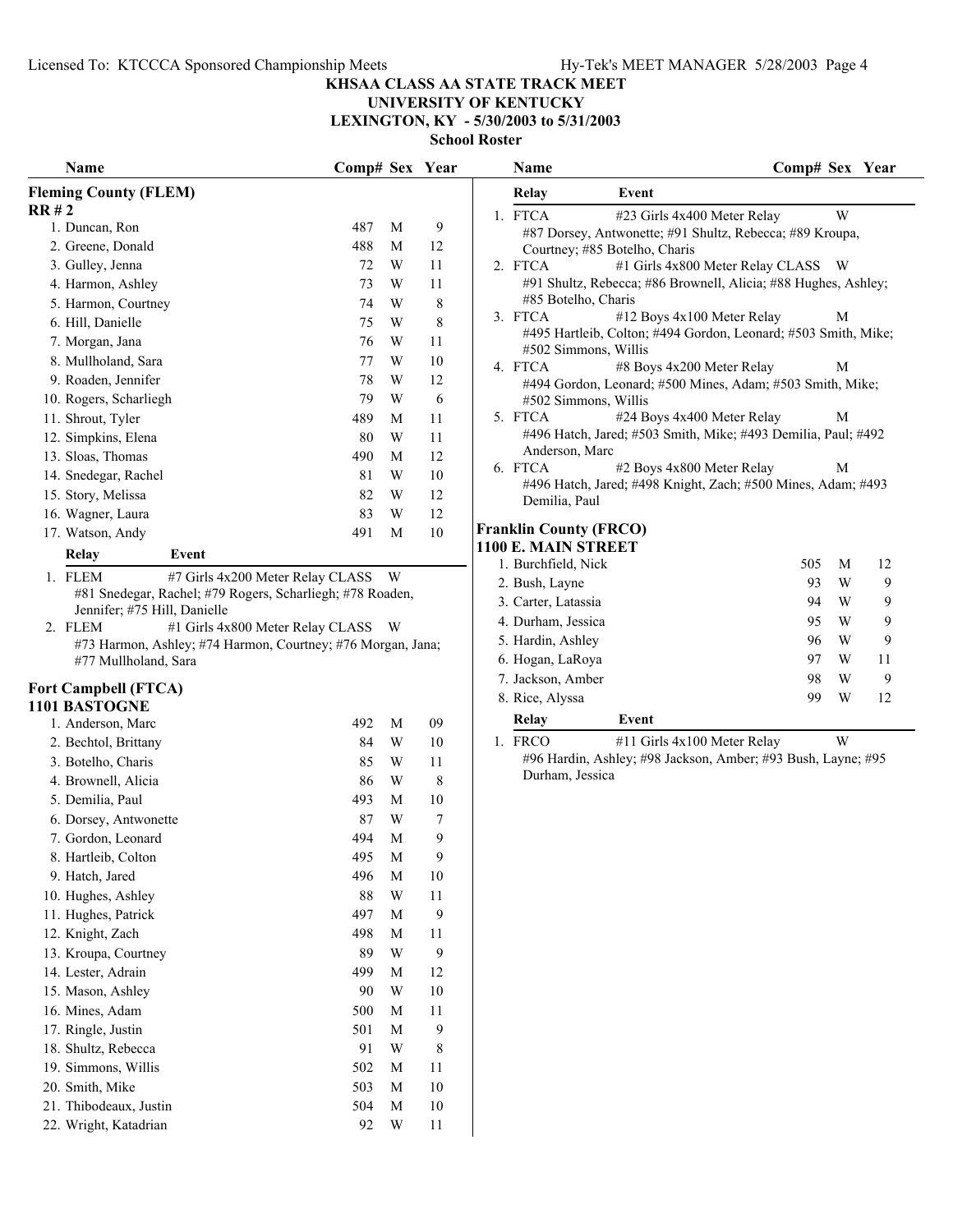#### **UNIVERSITY OF KENTUCKY LEXINGTON, KY - 5/30/2003 to 5/31/2003**

|         | Name                                                                                  | Comp# Sex Year |   |    |
|---------|---------------------------------------------------------------------------------------|----------------|---|----|
|         | <b>Franklin-Simpson (FRSI)</b>                                                        |                |   |    |
|         | <b>PO BOX 389</b>                                                                     |                |   |    |
|         | <b>SOUTH COLLEGE</b>                                                                  |                |   |    |
|         | 1. Carver, DeMichael                                                                  | 506            | М | 11 |
|         | 2. Crafton, Julia                                                                     | 100            | W | 12 |
|         | 3. Dye, Jamar                                                                         | 507            | М | 12 |
|         | 4. Fell, Alex                                                                         | 508            | М | 9  |
|         | 5. Griffin, William                                                                   | 509            | М | 12 |
|         | 6. Hammonds, Derek                                                                    | 510            | М | 12 |
|         | 7. Jackson, Kayla                                                                     | 101            | W | 10 |
|         | 8. Jones, Diamonde                                                                    | 102            | W | 10 |
|         | 9. Lawrence, Sarah                                                                    | 103            | W | 12 |
|         | 10. Leathers, Sara                                                                    | 104            | W | 12 |
|         | 11. Savage, Jessica                                                                   | 105            | W | 9  |
|         | 12. Womack, Jarod                                                                     | 511            | М | 10 |
|         | Event<br>Relay                                                                        |                |   |    |
|         | 1. FRSI<br>#11 Girls 4x100 Meter Relay                                                |                | W |    |
|         | #104 Leathers, Sara; #103 Lawrence, Sarah; #100 Crafton, Julia;                       |                |   |    |
|         | #102 Jones, Diamonde                                                                  |                |   |    |
| $2_{-}$ | FRSI<br>#12 Boys 4x100 Meter Relay                                                    |                | М |    |
|         | #511 Womack, Jarod; #507 Dye, Jamar; #509 Griffin, William;<br>#506 Carver, DeMichael |                |   |    |
|         |                                                                                       |                |   |    |
|         | <b>Hart County (HART)</b>                                                             |                |   |    |
|         | 1014 S. DIXIE HIGHWAY                                                                 |                |   |    |
|         | 1. Bishop, Crystal                                                                    | 106            | W | 12 |
|         | 2. Corey, Pete                                                                        | 512            | М | 11 |
|         | 3. Dice, Stanley                                                                      | 513            | М | 10 |
|         | 4. Dixon, David                                                                       | 514            | М | 11 |
|         | 5. Ewing, Shea                                                                        | 515            | М | 11 |
|         | 6. Graham, Zanman                                                                     | 516            | М | 11 |
|         | 7. Haskins, Lashonda                                                                  | 107            | W | 10 |
|         | 8. Priddy, Christina                                                                  | 108            | W | 12 |
|         | 9. Rogers, Gilbert                                                                    | 517            | М | 11 |
|         | 10. Romance, Rachel                                                                   | 109            | W | 9  |
|         | 11. Smith, Jessica                                                                    | 110            | W | 12 |
|         | Relay<br>Event                                                                        |                |   |    |
| 1.      | <b>HART</b><br>#7 Girls 4x200 Meter Relay CLASS                                       |                | W |    |
|         | #110 Smith, Jessica; #107 Haskins, Lashonda; #108 Priddy,                             |                |   |    |
|         | Christina; #106 Bishop, Crystal                                                       |                |   |    |
|         | 2. HART<br>#12 Boys 4x100 Meter Relay                                                 |                | М |    |
|         | #516 Graham, Zanman; #512 Corey, Pete; #517 Rogers, Gilbert;                          |                |   |    |
|         | #515 Ewing, Shea                                                                      |                |   |    |
|         | #8 Boys 4x200 Meter Relay<br>3. HART                                                  |                | М |    |
|         | #516 Graham, Zanman; #512 Corey, Pete; #517 Rogers, Gilbert;                          |                |   |    |
|         | #515 Ewing, Shea                                                                      |                |   |    |
|         | Heath (HEAT)                                                                          |                |   |    |
|         | <b>4330 METROPOLIS LAKE RD</b>                                                        |                |   |    |
|         | 1. Austin, Brandon                                                                    | 518            | M | 10 |
|         | 2. Barnett, David                                                                     | 519            | М | 9  |
|         | 3. Beyer, Hunter                                                                      | 520            | М | 10 |
|         | 4. Cooper, Betsy                                                                      | 111            | W | 10 |

| Name                                                                                    | Comp# Sex Year |   |    | Name                                                                                                  | Comp# Sex Year |   |    |  |
|-----------------------------------------------------------------------------------------|----------------|---|----|-------------------------------------------------------------------------------------------------------|----------------|---|----|--|
| din-Simpson (FRSI)                                                                      |                |   |    | 5. Crittendon, Leann                                                                                  | 112            | W | 10 |  |
| OX 389                                                                                  |                |   |    | 6. Decaprio, Brian                                                                                    | 521            | M | 11 |  |
| <b>TH COLLEGE</b>                                                                       |                |   |    | 7. Donohoo, Corey                                                                                     | 522            | M | 10 |  |
| Carver, DeMichael                                                                       | 506            | M | 11 | 8. Hagenberg, Ashley                                                                                  | 113            | W | 12 |  |
| Crafton, Julia                                                                          | 100            | W | 12 | 9. Morrison, Deanitta                                                                                 | 114            | W | 8  |  |
| Dye, Jamar                                                                              | 507            | M | 12 | 10. Oakly, Emily                                                                                      | 115            | W | 11 |  |
| Fell, Alex                                                                              | 508            | M | 9  | 11. Shidal, Jeff                                                                                      | 523            | M | 11 |  |
| Griffin, William                                                                        | 509            | M | 12 | 12. Turner, Kallie                                                                                    | 116            | W | 11 |  |
| Hammonds, Derek                                                                         | 510            | M | 12 | 13. Vied, Erin                                                                                        | 117            | W | 10 |  |
| Jackson, Kayla                                                                          | 101            | W | 10 | Relay<br>Event                                                                                        |                |   |    |  |
| Jones, Diamonde                                                                         | 102            | W | 10 | 1. HEAT<br>#7 Girls 4x200 Meter Relay CLASS W                                                         |                |   |    |  |
| Lawrence, Sarah                                                                         | 103            | W | 12 | #111 Cooper, Betsy; #115 Oakly, Emily; #114 Morrison, Deanitta;                                       |                |   |    |  |
| Leathers, Sara                                                                          | 104            | W | 12 | #117 Vied, Erin                                                                                       |                |   |    |  |
| Savage, Jessica                                                                         | 105            | W | 9  | #12 Boys 4x100 Meter Relay<br>2. HEAT                                                                 |                | M |    |  |
| Womack, Jarod                                                                           | 511            | M | 10 | #523 Shidal, Jeff; #522 Donohoo, Corey; #518 Austin, Brandon;                                         |                |   |    |  |
| Relay<br>Event                                                                          |                |   |    | #520 Beyer, Hunter                                                                                    |                |   |    |  |
| <b>FRSI</b><br>#11 Girls 4x100 Meter Relay                                              |                | W |    | 3. HEAT<br>#8 Boys 4x200 Meter Relay<br>#523 Shidal, Jeff; #522 Donohoo, Corey; #518 Austin, Brandon; |                | M |    |  |
| #104 Leathers, Sara; #103 Lawrence, Sarah; #100 Crafton, Julia;<br>#102 Jones, Diamonde |                |   |    | #520 Beyer, Hunter                                                                                    |                |   |    |  |
| #12 Boys 4x100 Meter Relay<br>FRSI                                                      |                | M |    | <b>Henry County (HCOU)</b>                                                                            |                |   |    |  |
| #511 Womack, Jarod; #507 Dye, Jamar; #509 Griffin, William;                             |                |   |    | <b>1120 EMINENCE ROAD</b>                                                                             |                |   |    |  |
| #506 Carver, DeMichael                                                                  |                |   |    | 1. Moore, Robbie                                                                                      | 524            | M | 12 |  |
| <b>County (HART)</b>                                                                    |                |   |    | 2. Ryan, Chloe                                                                                        | 118            | W | 11 |  |
| S. DIXIE HIGHWAY                                                                        |                |   |    | 3. Sanders, Kyle                                                                                      | 525            | M | 10 |  |
| Bishop, Crystal                                                                         | 106            | W | 12 | 4. Webb, CarmaRita                                                                                    | 119            | W | 11 |  |
| Corey, Pete                                                                             | 512            | M | 11 |                                                                                                       |                |   |    |  |
| Dice, Stanley                                                                           | 513            | M | 10 |                                                                                                       |                |   |    |  |
| Dixon, David                                                                            | 514            | М | 11 |                                                                                                       |                |   |    |  |
| Ewing, Shea                                                                             | 515            | M | 11 |                                                                                                       |                |   |    |  |
| Graham, Zanman                                                                          | 516            | M | 11 |                                                                                                       |                |   |    |  |
| Haskins, Lashonda                                                                       | 107            | W | 10 |                                                                                                       |                |   |    |  |
|                                                                                         |                |   |    |                                                                                                       |                |   |    |  |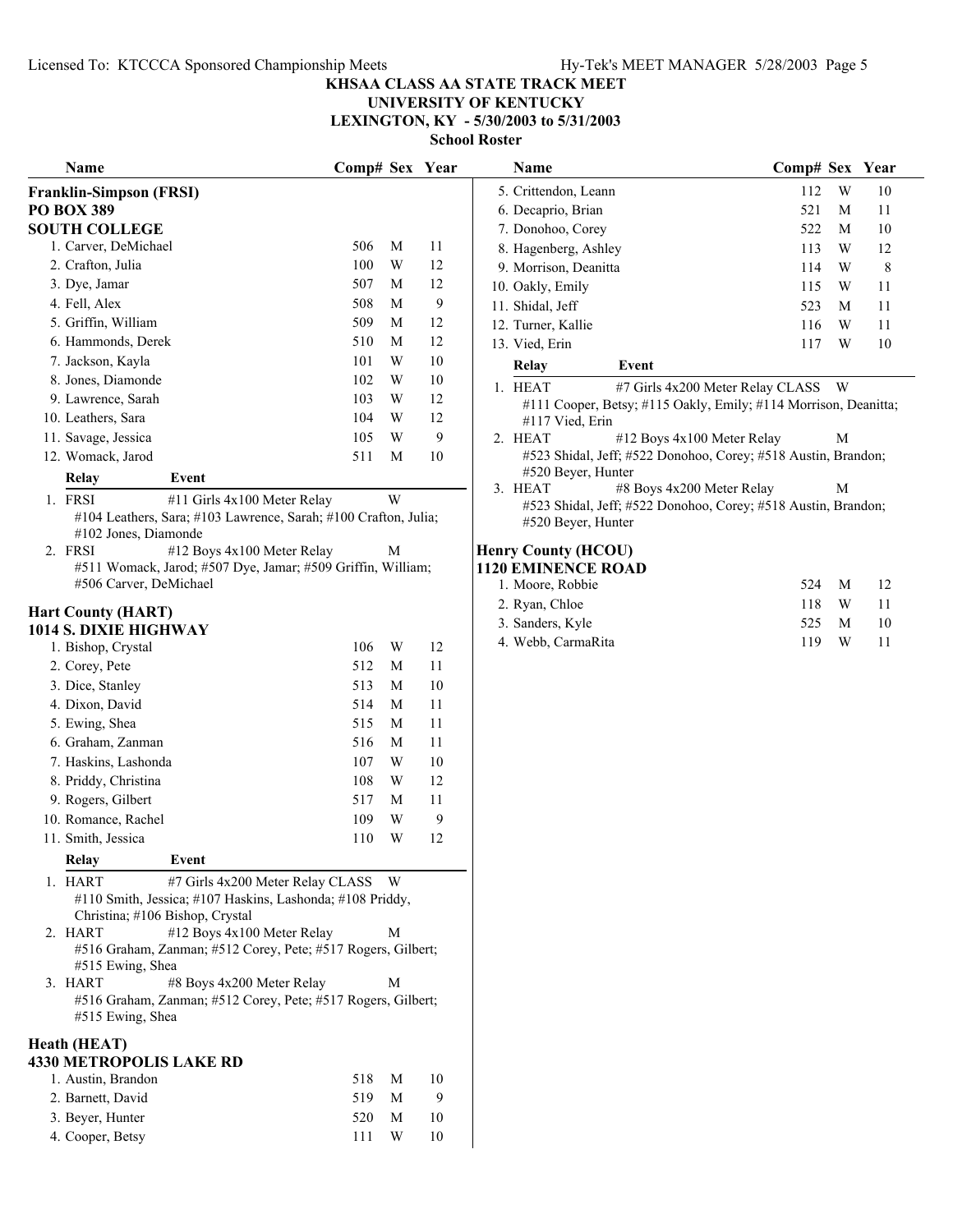## **UNIVERSITY OF KENTUCKY**

**LEXINGTON, KY - 5/30/2003 to 5/31/2003**

| <b>Name</b>                                                                                                                                               | Comp# Sex Year |   |        | Name<br>Comp# Sex Year                                                                                                                |        |         |
|-----------------------------------------------------------------------------------------------------------------------------------------------------------|----------------|---|--------|---------------------------------------------------------------------------------------------------------------------------------------|--------|---------|
| <b>Highlands (HIGH)</b><br><b>2400 MEMORIAL PKY</b>                                                                                                       |                |   |        | 8. HIGH<br>#2 Boys 4x800 Meter Relay<br>#537 Peter, Jeff; #532 Hutchinson, Andrew; #536 Pendery, Ben;                                 | M      |         |
| 1. Bridgett, Jordan                                                                                                                                       | 526            | M | 9      | #528 Derrick, Breylen                                                                                                                 |        |         |
| 2. Brogan, Tim                                                                                                                                            | 527            | M | 10     | <b>Hopkins County Central (HCC)</b>                                                                                                   |        |         |
| 3. Derrick, Breylen                                                                                                                                       | 528            | M | 11     | 1. Bell, JJ<br>544                                                                                                                    | M      | 9       |
| 4. Doherty, Amanda                                                                                                                                        | 120            | W | 10     | 2. Beringer, Charles<br>545                                                                                                           | М      | 12      |
| 5. Dressman, Darcie                                                                                                                                       | 121            | W | 9      | 3. Coburn, Charles<br>546                                                                                                             | M      | 9       |
| 6. Gesenhues, Jimmy                                                                                                                                       | 529            | M | 10     | 4. Drake, Jeremy<br>547                                                                                                               | M      | 10      |
| 7. Head, Spencer                                                                                                                                          | 530            | M | 8      | 5. Pettus, Tristan<br>548                                                                                                             | M      | 9       |
| 8. Healy, Brian                                                                                                                                           | 531            | M | 12     | 549<br>6. Sullivan, Terrance                                                                                                          | M      | 10      |
| 9. Hensley, Sarah                                                                                                                                         | 122            | W | 9      | Relay<br>Event                                                                                                                        |        |         |
| 10. Hutchinson, Andrew                                                                                                                                    | 532            | M | 11     |                                                                                                                                       |        |         |
| 11. Jager, Josh                                                                                                                                           | 533            | M | 12     | 1. HCC<br>#8 Boys 4x200 Meter Relay                                                                                                   | M      |         |
| 12. James, Kyle                                                                                                                                           | 534            | M | 12     | #545 Beringer, Charles; #544 Bell, JJ; #549 Sullivan, Terrance;<br>#548 Pettus, Tristan                                               |        |         |
| 13. Kramer, T.J.                                                                                                                                          | 535            | М | 11     |                                                                                                                                       |        |         |
| 14. Menninger, Brittany                                                                                                                                   | 123            | W | 11     | <b>Knox Central (KNOX)</b>                                                                                                            |        |         |
| 15. Pendery, Ben                                                                                                                                          | 536            | M | 10     | <b>311 N. MAIN ST.</b>                                                                                                                |        |         |
| 16. Pendery, Liza                                                                                                                                         | 124            | W | $\tau$ | 1. Branstutter, William<br>550                                                                                                        | M      | 12      |
| 17. Peter, Jeff                                                                                                                                           | 537            | М | 12     | 2. Chesnut, Corey<br>551                                                                                                              | M      | 11      |
| 18. Peterman, Robbie                                                                                                                                      | 538            | M | 10     | 3. Federick, Eric<br>552                                                                                                              | M      | 12      |
| 19. Poindexter, Elizbabeth                                                                                                                                | 125            | W | 12     | 4. Hubbard, Tiffany<br>131                                                                                                            | W      | 10      |
| 20. Poindexter, Pamela                                                                                                                                    | 126            | W | 9      | 5. Metcalf, Johnathan<br>553                                                                                                          | М      | 12      |
| 21. Roberts, Maggie                                                                                                                                       | 127            | W | 10     | 6. Musgrave, Jeff<br>554                                                                                                              | M      | 11      |
| 22. Scarlato, Jerry                                                                                                                                       | 539            | М | 12     | 132<br>7. Taylor, Lainie                                                                                                              | W      | 9       |
|                                                                                                                                                           |                |   |        | 8. Taylor, Lorrie<br>133                                                                                                              | W      | 9       |
| 23. Scott, Alex                                                                                                                                           | 540            | M | 11     | 9. Wade, Alex<br>134                                                                                                                  | W      | 9       |
| 24. Scott, Nick                                                                                                                                           | 541            | M | 11     | 10. Wahlstedt, Walter<br>555                                                                                                          | M      | 10      |
| 25. Sester, Sean                                                                                                                                          | 542            | M | 11     | 11. West, Brandon<br>556                                                                                                              | M      | 12      |
| 26. Smithson, Chuck                                                                                                                                       | 543            | M | 11     | Relay<br>Event                                                                                                                        |        |         |
| 27. Veith, Christin                                                                                                                                       | 128            | W | 9      | #23 Girls 4x400 Meter Relay<br>1. KNOX                                                                                                | W      |         |
| 28. Wehage, Maggie                                                                                                                                        | 129            | W | 11     | #134 Wade, Alex; #132 Taylor, Lainie; #133 Taylor, Lorrie; #131                                                                       |        |         |
| 29. Yocum, Leonor                                                                                                                                         | 130            | W | 12     | Hubbard, Tiffany                                                                                                                      |        |         |
| Relay<br>Event                                                                                                                                            |                |   |        | 2. KNOX<br>#24 Boys 4x400 Meter Relay                                                                                                 | М      |         |
| $1.$ HIGH<br>#11 Girls 4x100 Meter Relay<br>#126 Poindexter, Pamela; #123 Menninger, Brittany; #127 Roberts,<br>Maggie; #125 Poindexter, Elizbabeth       |                | W |        | #550 Branstutter, William; #556 West, Brandon; #554 Musgrave,<br>Jeff; #555 Wahlstedt, Walter                                         |        |         |
| 2. HIGH #7 Girls 4x200 Meter Relay CLASS W<br>#123 Menninger, Brittany; #124 Pendery, Liza; #125 Poindexter,<br>Elizbabeth; #130 Yocum, Leonor            |                |   |        | 3. KNOX<br>#2 Boys 4x800 Meter Relay<br>#556 West, Brandon; #554 Musgrave, Jeff; #555 Wahlstedt,<br>Walter; #550 Branstutter, William | M      |         |
| #23 Girls 4x400 Meter Relay<br>3. HIGH                                                                                                                    |                | W |        | <b>Larue County (LARU)</b>                                                                                                            |        |         |
| #124 Pendery, Liza; #123 Menninger, Brittany; #125 Poindexter,<br>Elizbabeth; #130 Yocum, Leonor                                                          |                |   |        | 925 S. LINCOLN BLVD<br>1. Bass, Gabby<br>135                                                                                          | W      | 10      |
| #1 Girls 4x800 Meter Relay CLASS W<br>4. HIGH                                                                                                             |                |   |        | 2. Best, Autumn<br>136                                                                                                                | W      | 12      |
| #128 Veith, Christin; #129 Wehage, Maggie; #122 Hensley, Sarah;<br>#121 Dressman, Darcie                                                                  |                |   |        | 3. Boyd, Sarah<br>137<br>4. Dickerson, Cierra<br>138                                                                                  | W<br>W | 10<br>9 |
| #12 Boys 4x100 Meter Relay<br>5. HIGH                                                                                                                     |                | M |        | 5. Gusler, Brooke<br>139                                                                                                              | W      | 10      |
| #534 James, Kyle; #538 Peterman, Robbie; #541 Scott, Nick; #539                                                                                           |                |   |        | 6. LaFollette, Scotty<br>557                                                                                                          | M      | 12      |
| Scarlato, Jerry                                                                                                                                           |                |   |        |                                                                                                                                       |        |         |
| 6. HIGH<br>#8 Boys 4x200 Meter Relay                                                                                                                      |                | M |        | 7. McCoy, Angelia<br>140                                                                                                              | W      | 9       |
| #533 Jager, Josh; #532 Hutchinson, Andrew; #541 Scott, Nick;                                                                                              |                |   |        | <b>Relay</b><br>Event                                                                                                                 |        |         |
| #539 Scarlato, Jerry<br>#24 Boys 4x400 Meter Relay<br>7. HIGH<br>#533 Jager, Josh; #532 Hutchinson, Andrew; #539 Scarlato, Jerry;<br>#543 Smithson, Chuck |                | M |        | 1. LARU<br>#7 Girls 4x200 Meter Relay CLASS W<br>#135 Bass, Gabby; #136 Best, Autumn; #137 Boyd, Sarah; #138<br>Dickerson, Cierra     |        |         |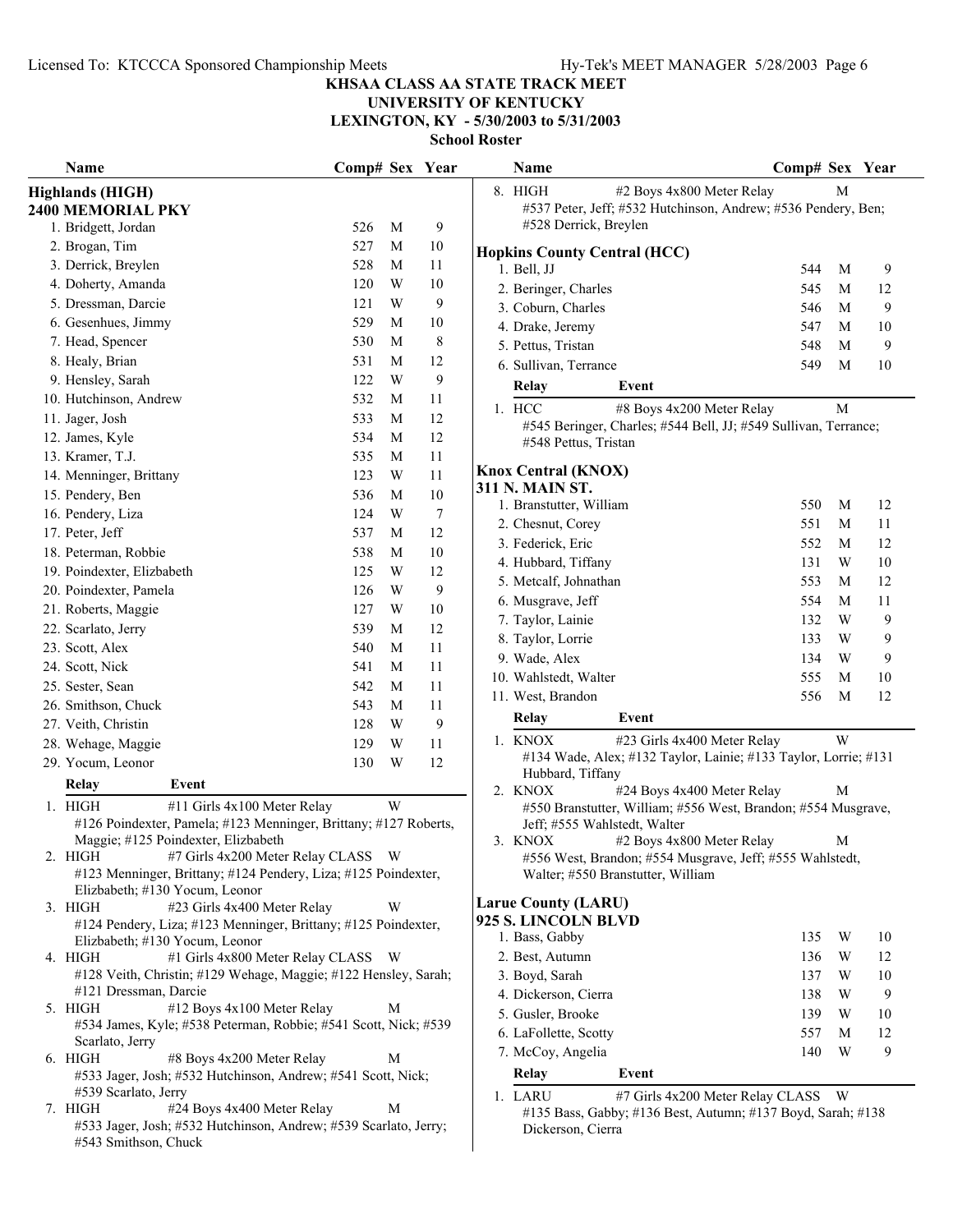## **UNIVERSITY OF KENTUCKY**

**LEXINGTON, KY - 5/30/2003 to 5/31/2003**

**School Roster**

| Name                                      | Comp# Sex Year                                               |   |                  | Name                   | Comp# Sex Year                                                  |
|-------------------------------------------|--------------------------------------------------------------|---|------------------|------------------------|-----------------------------------------------------------------|
| <b>Lawrence County (LAWR)</b>             |                                                              |   |                  | 2. LEXC                | W<br>#23 Girls 4x400 Meter Relay                                |
| <b>100 BULLDOG LANE</b>                   |                                                              |   |                  |                        | #151 Arnold, Ashley; #152 Gray, Katie; #156 Scordo, Katie; #154 |
| 1. Endicott, Derrick                      | 558                                                          | M | 10               | Keene, Trista          |                                                                 |
| 2. Frazier, Bree                          | 141                                                          | W | $\,8\,$          | 3. LEXC                | #12 Boys 4x100 Meter Relay<br>M                                 |
| 3. Hatten, Katy                           | 142                                                          | W | 12               |                        | #566 McGrath, Mike; #561 Beavin, Matt; #569 Smith, Brian; #564  |
| 4. Kelly, Jenna                           | 143                                                          | W | $\tau$           | Logan, John<br>4. LEXC | #8 Boys 4x200 Meter Relay<br>M                                  |
| 5. O'Brian, Lynden                        | 144                                                          | W | $\,8\,$          |                        | #561 Beavin, Matt; #566 McGrath, Mike; #569 Smith, Brian; #564  |
| 6. Turner, Kimber                         | 145                                                          | W | 12               | Logan, John            |                                                                 |
| 7. West, Alicia                           | 146                                                          | W | $\tau$           | 5. LEXC                | #2 Boys 4x800 Meter Relay<br>М                                  |
| <b>Relay</b><br>Event                     |                                                              |   |                  |                        | #563 Currie, Cameron; #568 Postel, Christian; #571 Volgelsang,  |
| 1. LAWR                                   | #11 Girls 4x100 Meter Relay                                  | W |                  |                        | Kevin; #565 Mangione, John                                      |
| #145 Turner, Kimber                       | #141 Frazier, Bree; #144 O'Brian, Lynden; #143 Kelly, Jenna; |   |                  |                        |                                                                 |
| <b>Leslie County (LESL)</b>               |                                                              |   |                  |                        |                                                                 |
| <b>PO BOX 970</b>                         |                                                              |   |                  |                        |                                                                 |
| <b>HWY 421 SOUTH</b><br>1. Asher, Chris   | 559                                                          | M | 11               |                        |                                                                 |
|                                           |                                                              | W | 11               |                        |                                                                 |
| 2. Barger, Brittany                       | 147<br>148                                                   | W | 9                |                        |                                                                 |
| 3. Douglas, Katie<br>4. Honeycutt, Niki   | 149                                                          | W | 10               |                        |                                                                 |
| 5. Hoskins, Shelli                        |                                                              | W | 11               |                        |                                                                 |
| 6. Sizemore, Bucker                       | 150                                                          | M | $10\,$           |                        |                                                                 |
|                                           | 560                                                          |   |                  |                        |                                                                 |
| <b>Lexington Catholic (LEXC)</b>          |                                                              |   |                  |                        |                                                                 |
| 2250 CLAYS MILL ROAD<br>1. Arnold, Ashley | 151                                                          | W | 11               |                        |                                                                 |
| 2. Beavin, Matt                           | 561                                                          | M | 12               |                        |                                                                 |
| 3. Brislin, Michael                       | 562                                                          | M | $10\,$           |                        |                                                                 |
| 4. Currie, Cameron                        | 563                                                          | M | 12               |                        |                                                                 |
| 5. Gray, Katie                            | 152                                                          | W | 12               |                        |                                                                 |
| 6. Heink, Anne                            | 153                                                          | W | 10               |                        |                                                                 |
| 7. Keene, Trista                          | 154                                                          | W | 10               |                        |                                                                 |
| 8. Logan, John                            | 564                                                          | M | 12               |                        |                                                                 |
| 9. Mangione, John                         | 565                                                          | M | 10               |                        |                                                                 |
| 10. McGrath, Mike                         | 566                                                          | M | 11               |                        |                                                                 |
| 11. Nallia, Joe                           | 567                                                          | M | 12               |                        |                                                                 |
| 12. Okpokho, Itoro                        | 155                                                          | W | 9                |                        |                                                                 |
| 13. Postel, Christian                     | 568                                                          | M | 11               |                        |                                                                 |
| 14. Scordo, Katie                         | 156                                                          | W | $\boldsymbol{9}$ |                        |                                                                 |
| 15. Smith, Brian                          | 569                                                          | M | 12               |                        |                                                                 |
| 16. Snowden, Lauren                       | 157                                                          | W | 11               |                        |                                                                 |
| 17. Snowden, Whitney                      | 158                                                          | W | 10               |                        |                                                                 |
| 18. Tunde, Joe                            | 570                                                          | M | 11               |                        |                                                                 |
| 19. Volgelsang, Kevin                     | 571                                                          | M | $10\,$           |                        |                                                                 |
| 20. White, Nathan                         | 572                                                          | M | $10\,$           |                        |                                                                 |
| Relay<br>Event                            |                                                              |   |                  |                        |                                                                 |
| 1. LEXC                                   | #7 Girls 4x200 Meter Relay CLASS W                           |   |                  |                        |                                                                 |
|                                           |                                                              |   |                  |                        |                                                                 |

#154 Keene, Trista; #152 Gray, Katie; #157 Snowden, Lauren; #158 Snowden, Whitney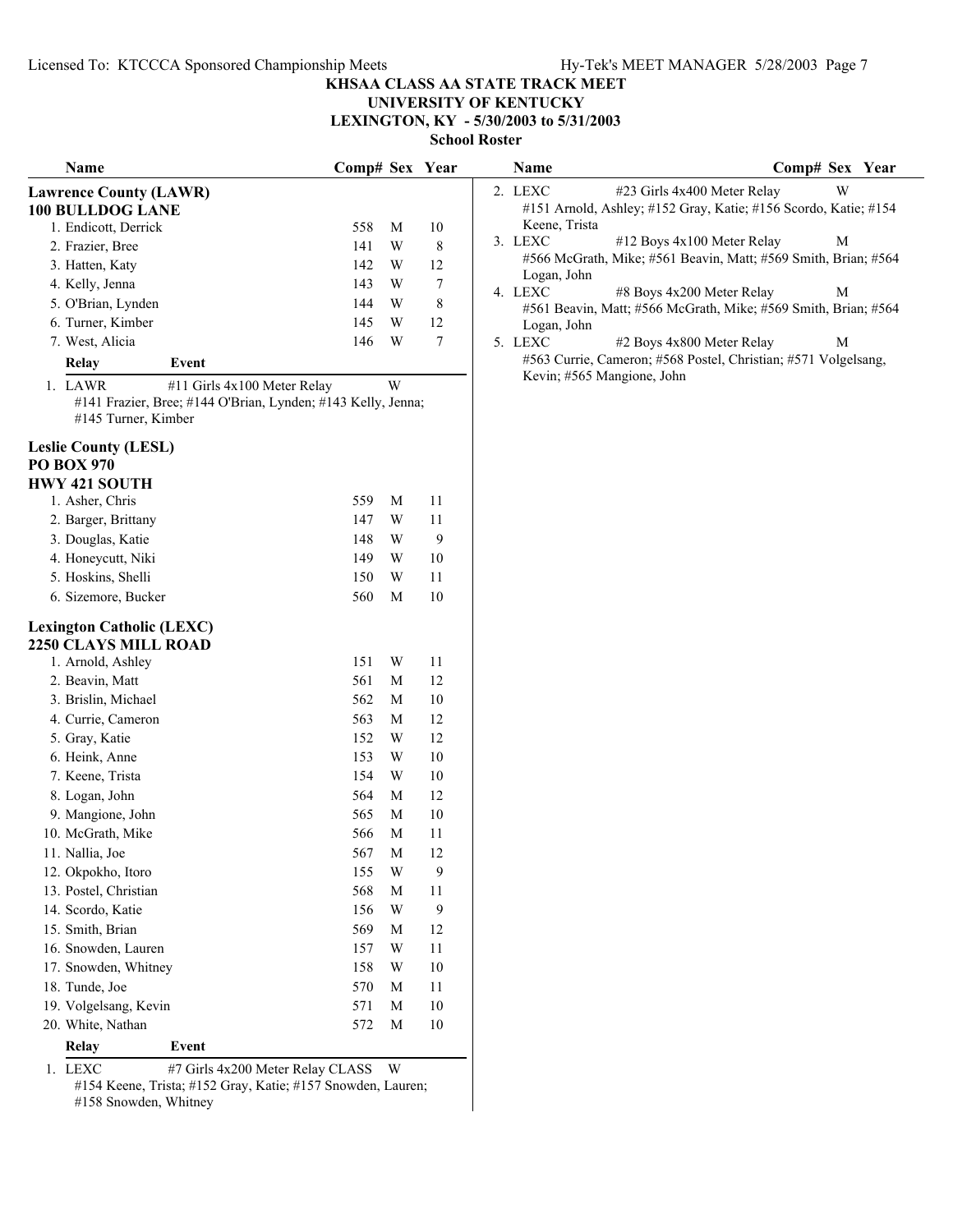## **UNIVERSITY OF KENTUCKY**

**LEXINGTON, KY - 5/30/2003 to 5/31/2003**

| Name                                                                                                                                      | Comp# Sex Year |   |         | Name                                                                                   | Comp# Sex Year |       |     |
|-------------------------------------------------------------------------------------------------------------------------------------------|----------------|---|---------|----------------------------------------------------------------------------------------|----------------|-------|-----|
| <b>Lloyd Memorial (LLOY)</b><br><b>450 BARTLETT AVENUE</b>                                                                                |                |   |         | Lone Oak (LONE)<br><b>225 COLLEGE AVENUE</b>                                           |                |       |     |
| 1. Ashcraft, Mandy                                                                                                                        | 159            | W | 8       | 1. Shumpert, Natalie                                                                   | 171            | W     | 7   |
| 2. Cooper, Kira                                                                                                                           | 160            | W | 10      |                                                                                        |                |       |     |
| 3. Creech, Anthony                                                                                                                        | 573            | M | 10      | <b>Madison Southern (MSOU)</b>                                                         |                |       |     |
| 4. Crouthers, Micah                                                                                                                       | 574            | M | 11      | <b>279 GLADES ROAD</b><br>1. Alcorn, Lindsey                                           | 172            | W     | 12  |
| 5. Emrath, David                                                                                                                          | 575            | M | 11      | 2. Chao, Corey                                                                         | 589            | M     | 11  |
| 6. Gough, Kim                                                                                                                             | 161            | W | 10      | 3. Compton, Ralph                                                                      | 590            | M     | 9   |
| 7. Grant, Samantha                                                                                                                        | 162            | W | $\,8\,$ | 4. Friend, Jason                                                                       | 591            | M     | 10  |
| 8. Griffin, Heather                                                                                                                       | 163            | W | 11      | 5. Green, Keeley                                                                       | 173            | W     | 9   |
| 9. Hall, J.J.                                                                                                                             | 576            | M | $\,8\,$ | 6. Hammonds, Alaina                                                                    | 174            | W     | 7   |
| 10. Harper, Kate                                                                                                                          | 164            | W | 8       | 7. Jennex, Gabby                                                                       | 175            | W     | 10  |
| 11. Hayes, Nick                                                                                                                           | 577            | M | 11      | 8. Kennedy, Carmen                                                                     | 176            | W     | 8   |
| 12. Hollenkamp, Kenny                                                                                                                     | 578            | M | 12      | 9. Kenney, Nigel                                                                       | 592            | M     | 12  |
| 13. Hopkins, Myrion                                                                                                                       | 579            | M | 12      | 10. Kuntz, Angie                                                                       | 177            | W     | 10  |
| 14. Huck, Nichoel                                                                                                                         | 165            | W | 10      | 11. Nihoris, Mike                                                                      | 593            | M     | 11  |
| 15. Kaaz, Christina                                                                                                                       | 166            | W | 10      | 12. Rayford, Brandon                                                                   | 594            | M     | 11  |
| 16. Ketteler, Tony                                                                                                                        | 580            | M | 12      | 13. Robinson, Evan                                                                     | 595            | M     | 11  |
| 17. Kinman, Eric                                                                                                                          | 581            | M | 9       | 14. Roussey, Brandon                                                                   | 596            | M     | 11  |
| 18. Kinney, Charles                                                                                                                       | 582            | M | 10      | 15. Stone, Amber                                                                       | 178            | W     | 9   |
| 19. Knapp, Keith                                                                                                                          | 583            | M | 11      |                                                                                        |                |       |     |
| 20. Kruskamp, Keenan                                                                                                                      | 584            | M | 10      | Relay<br>Event                                                                         |                |       |     |
| 21. Lovett, Tim                                                                                                                           | 585            | M | 11      | 1. MSOU<br>#11 Girls 4x100 Meter Relay                                                 |                | W     |     |
| 22. Marshall, Jenni                                                                                                                       | 167            | W | 12      | #172 Alcorn, Lindsey; #177 Kuntz, Angie; #178 Stone, Amber;                            |                |       |     |
| 23. Meiman, Vince                                                                                                                         | 586            | M | 11      | #173 Green, Keeley<br>2. MSOU<br>#12 Boys 4x100 Meter Relay                            |                | M     |     |
| 24. Nieporte, Sondra                                                                                                                      | 168            | W | 9       | #590 Compton, Ralph; #592 Kenney, Nigel; #595 Robinson, Evan;                          |                |       |     |
| 25. Ryan, M.C.                                                                                                                            | 169            | W | 7       | #594 Rayford, Brandon                                                                  |                |       |     |
| 26. Vance, Howard                                                                                                                         | 587            | M | 11      | 3. MSOU<br>#8 Boys 4x200 Meter Relay                                                   |                | M     |     |
| 27. Wallace, Jon                                                                                                                          | 588            | M | 9       | #592 Kenney, Nigel; #589 Chao, Corey; #595 Robinson, Evan;                             |                |       |     |
| 28. Wood, Alexa                                                                                                                           | 170            | W | 7       | #594 Rayford, Brandon                                                                  |                |       |     |
| Relay<br>Event                                                                                                                            |                |   |         | 4. MSOU<br>#24 Boys 4x400 Meter Relay                                                  |                | M     |     |
| 1. LLOY<br>#11 Girls 4x100 Meter Relay                                                                                                    |                | W |         | #589 Chao, Corey; #590 Compton, Ralph; #596 Roussey, Brandon;<br>#594 Rayford, Brandon |                |       |     |
| #163 Griffin, Heather; #170 Wood, Alexa; #161 Gough, Kim; #164                                                                            |                |   |         |                                                                                        |                |       |     |
| Harper, Kate                                                                                                                              |                |   |         | <b>Marion County (MARI)</b>                                                            |                |       |     |
| 2. LLOY<br>#23 Girls 4x400 Meter Relay                                                                                                    |                | W |         | <b>735 EAST MAIN STREET</b>                                                            |                |       |     |
| #167 Marshall, Jenni; #170 Wood, Alexa; #168 Nieporte, Sondra;                                                                            |                |   |         | 1. Brown, Kevin                                                                        |                | 597 M | -12 |
| $#160$ Cooper, Kira                                                                                                                       |                |   |         | 2. Cecil, Adam                                                                         | 598            | M     | 10  |
| 3. LLOY<br>#1 Girls 4x800 Meter Relay CLASS W<br>#168 Nieporte, Sondra; #163 Griffin, Heather; #160 Cooper, Kira;<br>#167 Marshall, Jenni |                |   |         | 3. Clark, Anthony                                                                      | 599            | M     | 10  |
| 4. LLOY<br>#12 Boys 4x100 Meter Relay<br>#579 Hopkins, Myrion; #585 Lovett, Tim; #588 Wallace, Jon; #587                                  |                | M |         |                                                                                        |                |       |     |
| Vance, Howard                                                                                                                             |                |   |         |                                                                                        |                |       |     |
| #8 Boys 4x200 Meter Relay<br>5. LLOY<br>#576 Hall, J.J.; #585 Lovett, Tim; #588 Wallace, Jon; #577 Hayes,                                 |                | M |         |                                                                                        |                |       |     |
| Nick<br>6. LLOY<br>#24 Boys 4x400 Meter Relay<br>#578 Hollenkamp, Kenny; #576 Hall, J.J.; #584 Kruskamp,                                  |                | M |         |                                                                                        |                |       |     |
| Keenan; #575 Emrath, David<br>7. LLOY<br>#2 Boys 4x800 Meter Relay<br>#575 Emrath, David; #583 Knapp, Keith; #573 Creech, Anthony;        |                | M |         |                                                                                        |                |       |     |
| #584 Kruskamp, Keenan                                                                                                                     |                |   |         |                                                                                        |                |       |     |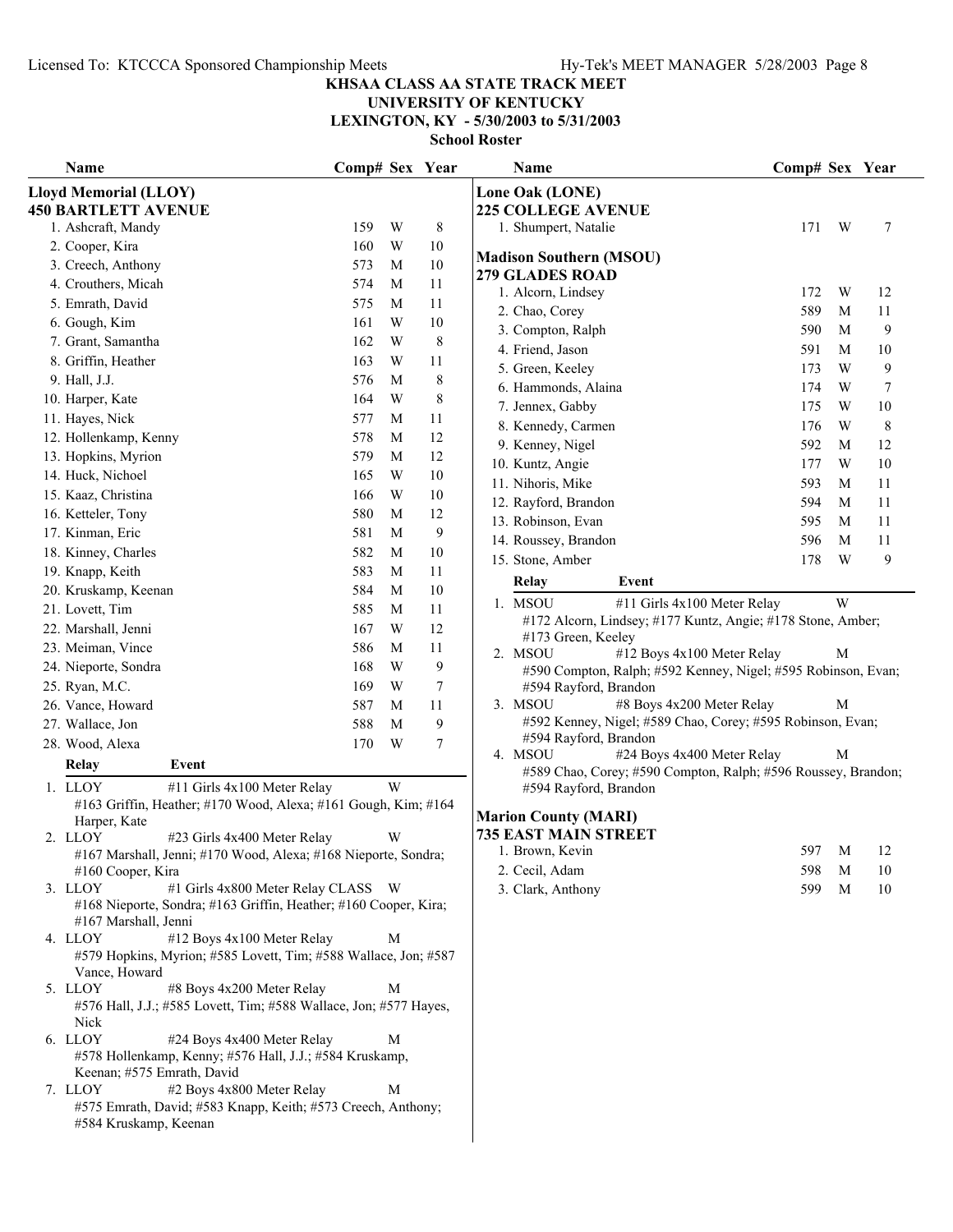# **UNIVERSITY OF KENTUCKY**

**LEXINGTON, KY - 5/30/2003 to 5/31/2003 School Roster**

| Name                                                                                    | Comp# Sex Year |   |                  | Name                                                            | Comp# Sex Year |   |    |
|-----------------------------------------------------------------------------------------|----------------|---|------------------|-----------------------------------------------------------------|----------------|---|----|
| <b>Mason County (MASO)</b>                                                              |                |   |                  | 9. Schneider, Allerie                                           | 203            | W | 12 |
| 1320 US 68                                                                              |                |   |                  | 10. Stauble, Ashley                                             | 204            | W | 10 |
| 1. Black, Kristin                                                                       | 179            | W | $10\,$           | Relay<br>Event                                                  |                |   |    |
| 2. Black, Lakeshia                                                                      | 180            | W | 12               | 1. MEAC<br>#23 Girls 4x400 Meter Relay                          |                | W |    |
| 3. Chambers, Desare                                                                     | 181            | W | $\overline{7}$   | #195 Ford, Karen; #196 Hayden, Rachael; #198 Johnstone, Teresa  |                |   |    |
| 4. Forsythe, Daniel                                                                     | 600            | M | 12               | #200 Mims, Carmen                                               |                |   |    |
| 5. Fryman, Andy                                                                         | 601            | M | 12               | #1 Girls 4x800 Meter Relay CLASS W<br>2. MEAC                   |                |   |    |
| 6. Legris, Hannah                                                                       | 182            | W | 11               | #196 Hayden, Rachael; #198 Johnstone, Teresa; #199 Kent,        |                |   |    |
| 7. Nelson, Dustin                                                                       | 602            | M | 12               | Jessica; #200 Mims, Carmen                                      |                |   |    |
| 8. Pollitt, Justin                                                                      | 603            | M | 12               | <b>Morgan County (MORG)</b>                                     |                |   |    |
| 9. Taylor, Sophronia                                                                    | 183            | W | 11               | PO BOX 606                                                      |                |   |    |
| 10. Taylor, Tahnee                                                                      | 184            | W | 10               | 1. Carroll, Ashley                                              | 205            | W | 10 |
| Relay<br>Event                                                                          |                |   |                  | 2. Williams, Ryan                                               | 609            | M | 12 |
| 1. MASO<br>#11 Girls 4x100 Meter Relay                                                  |                | W |                  |                                                                 |                |   |    |
| #179 Black, Kristin; #180 Black, Lakeshia; #184 Taylor, Tahnee;                         |                |   |                  | <b>Muhlenberg North (MUNO)</b>                                  |                |   |    |
| #181 Chambers, Desare                                                                   |                |   |                  | 501 HIGHWAY 189 BYPASS                                          | 206            | W |    |
|                                                                                         |                |   |                  | 1. Casey, Tatiana                                               |                |   | 9  |
| <b>Mercer County (MERC)</b><br>937 MOBERLY ROAD                                         |                |   |                  | 2. Fortney, Jacob                                               | 610            | M | 11 |
| 1. Alford, Lindsey                                                                      | 185            | W | 9                | 3. Fortney, Ryanne                                              | 207            | W | 12 |
| 2. Cecil, Whitney                                                                       | 186            | W | 9                | 4. Gaston, Shannon                                              | 208            | W | 8  |
| 3. Claunch, Chrystal                                                                    | 187            | W | 9                | 5. Hoskins, Kayla                                               | 209            | W | 10 |
| 4. Downs, Chaeli                                                                        | 188            | W | 12               | 6. Parker, Jordan                                               | 210            | W | 12 |
| 5. Eleazer, Leah                                                                        | 189            | W | 12               | 7. Perry, Jade                                                  | 211            | W | 11 |
| 6. Gash, Stacey                                                                         | 190            | W | 10               | 8. Whitaker, Megan                                              | 212            | W | 11 |
|                                                                                         |                |   |                  | <b>Relay</b><br>Event                                           |                |   |    |
| 7. Goodman, Chelsea                                                                     | 191            | W | 9                | 1. MUNO<br>#1 Girls 4x800 Meter Relay CLASS W                   |                |   |    |
| 8. Kidd, Jeremy                                                                         | 604            | М | 12               | #206 Casey, Tatiana; #212 Whitaker, Megan; #210 Parker, Jordan  |                |   |    |
| 9. Kidd, Josh                                                                           | 605            | M | $\boldsymbol{9}$ | #207 Fortney, Ryanne                                            |                |   |    |
| 10. Lee, Erica                                                                          | 192            | W | 10               | <b>Newport (NEWP)</b>                                           |                |   |    |
| 11. Lippert, Anthony                                                                    | 606            | M | 12               | 900 E. 6TH STREET                                               |                |   |    |
| 12. McCloud, Andrew                                                                     | 607            | M | 10               | 1. Raiser, Valerie                                              | 213            | W | 12 |
| 13. Penman, Amber                                                                       | 193            | W | 12               |                                                                 |                |   |    |
| 14. VanGilder, Michael                                                                  | 608            | M | 12               | <b>North Bullitt (NBUL)</b>                                     |                |   |    |
| 15. Webb, Ashley                                                                        | 194            | W | 12               | 3200 E. HEBRON LANE                                             |                |   |    |
| Event<br><b>Relay</b>                                                                   |                |   |                  | 1. Brian, Donta                                                 | 611            | M | 9  |
| 1. MERC<br>#11 Girls 4x100 Meter Relay                                                  |                | W |                  | 2. Crenshaw, Corey                                              | 612            | M | 9  |
| #187 Claunch, Chrystal; #190 Gash, Stacey; #193 Penman, Amber;                          |                |   |                  | 3. Foster, Josh                                                 | 613            | M | 11 |
| #191 Goodman, Chelsea                                                                   |                |   |                  | 4. Kinney, Damon                                                | 614            | M | 11 |
| 2. MERC<br>#7 Girls 4x200 Meter Relay CLASS W                                           |                |   |                  | 5. Lee, Whitney                                                 | 214            | W | 12 |
| #187 Claunch, Chrystal; #190 Gash, Stacey; #191 Goodman,<br>Chelsea; #193 Penman, Amber |                |   |                  | 6. Perkins, Josh                                                | 615            | M | 10 |
|                                                                                         |                |   |                  | 7. Stallings, Kevin                                             | 616            | M | 9  |
| <b>Mercy Academy (MEAC)</b>                                                             |                |   |                  | Relay<br>Event                                                  |                |   |    |
| 1176 E. BROADWAY STREET                                                                 |                |   |                  | #12 Boys 4x100 Meter Relay<br>1. NBUL                           |                | M |    |
| 1. Ford, Karen                                                                          | 195            | W | 10               | #613 Foster, Josh; #614 Kinney, Damon; #615 Perkins, Josh; #616 |                |   |    |
| 2. Hayden, Rachael                                                                      | 196            | W | 12               | Stallings, Kevin                                                |                |   |    |
| 3. Hoffman, Lisa                                                                        | 197            | W | 10               |                                                                 |                |   |    |
| 4. Johnstone, Teresa                                                                    | 198            | W | 10               |                                                                 |                |   |    |
| 5. Kent, Jessica                                                                        | 199            | W | 12               |                                                                 |                |   |    |
| 6. Mims, Carmen                                                                         | 200            | W | 10               |                                                                 |                |   |    |
| 7. Roney, Sarah                                                                         | 201            | W | 11               |                                                                 |                |   |    |
| 8. Sauer, Brianne                                                                       | 202            | W | 9                |                                                                 |                |   |    |

| Name                                                      |                                                                                                     | Comp# Sex |   | Year |
|-----------------------------------------------------------|-----------------------------------------------------------------------------------------------------|-----------|---|------|
| 9. Schneider, Allerie                                     |                                                                                                     | 203       | W | 12   |
| 10. Stauble, Ashley                                       |                                                                                                     | 204       | W | 10   |
| Relay                                                     | Event                                                                                               |           |   |      |
| 1. MEAC                                                   | #23 Girls 4x400 Meter Relay                                                                         |           | W |      |
| #200 Mims, Carmen                                         | #195 Ford, Karen; #196 Hayden, Rachael; #198 Johnstone, Teresa;                                     |           |   |      |
| 2. MEAC<br>Jessica; #200 Mims, Carmen                     | #1 Girls 4x800 Meter Relay CLASS<br>#196 Hayden, Rachael; #198 Johnstone, Teresa; #199 Kent,        |           | W |      |
| <b>Morgan County (MORG)</b>                               |                                                                                                     |           |   |      |
| PO BOX 606                                                |                                                                                                     |           |   |      |
| 1. Carroll, Ashley                                        |                                                                                                     | 205       | W | 10   |
| 2. Williams, Ryan                                         |                                                                                                     | 609       | М | 12   |
| <b>Muhlenberg North (MUNO)</b><br>501 HIGHWAY 189 BYPASS  |                                                                                                     |           |   |      |
| 1. Casey, Tatiana                                         |                                                                                                     | 206       | W | 9    |
| 2. Fortney, Jacob                                         |                                                                                                     | 610       | М | 11   |
| 3. Fortney, Ryanne                                        |                                                                                                     | 207       | W | 12   |
| 4. Gaston, Shannon                                        |                                                                                                     | 208       | W | 8    |
| 5. Hoskins, Kayla                                         |                                                                                                     | 209       | W | 10   |
| 6. Parker, Jordan                                         |                                                                                                     | 210       | W | 12   |
| 7. Perry, Jade                                            |                                                                                                     | 211       | W | 11   |
| 8. Whitaker, Megan                                        |                                                                                                     | 212       | W | 11   |
| Relay                                                     | Event                                                                                               |           |   |      |
| 1. MUNO<br>#207 Fortney, Ryanne                           | #1 Girls 4x800 Meter Relay CLASS<br>#206 Casey, Tatiana; #212 Whitaker, Megan; #210 Parker, Jordan; |           | W |      |
| <b>Newport (NEWP)</b><br>900 E. 6TH STREET                |                                                                                                     |           |   |      |
| 1. Raiser, Valerie                                        |                                                                                                     | 213       | W | 12   |
| <b>North Bullitt (NBUL)</b><br><b>3200 E. HEBRON LANE</b> |                                                                                                     |           |   |      |
| 1. Brian, Donta                                           |                                                                                                     | 611       | М | 9    |
| 2. Crenshaw, Corey                                        |                                                                                                     | 612       | М | 9    |
| 3. Foster, Josh                                           |                                                                                                     | 613       | М | 11   |
| 4. Kinney, Damon                                          |                                                                                                     | 614       | M | 11   |
| 5. Lee, Whitney                                           |                                                                                                     | 214       | W | 12   |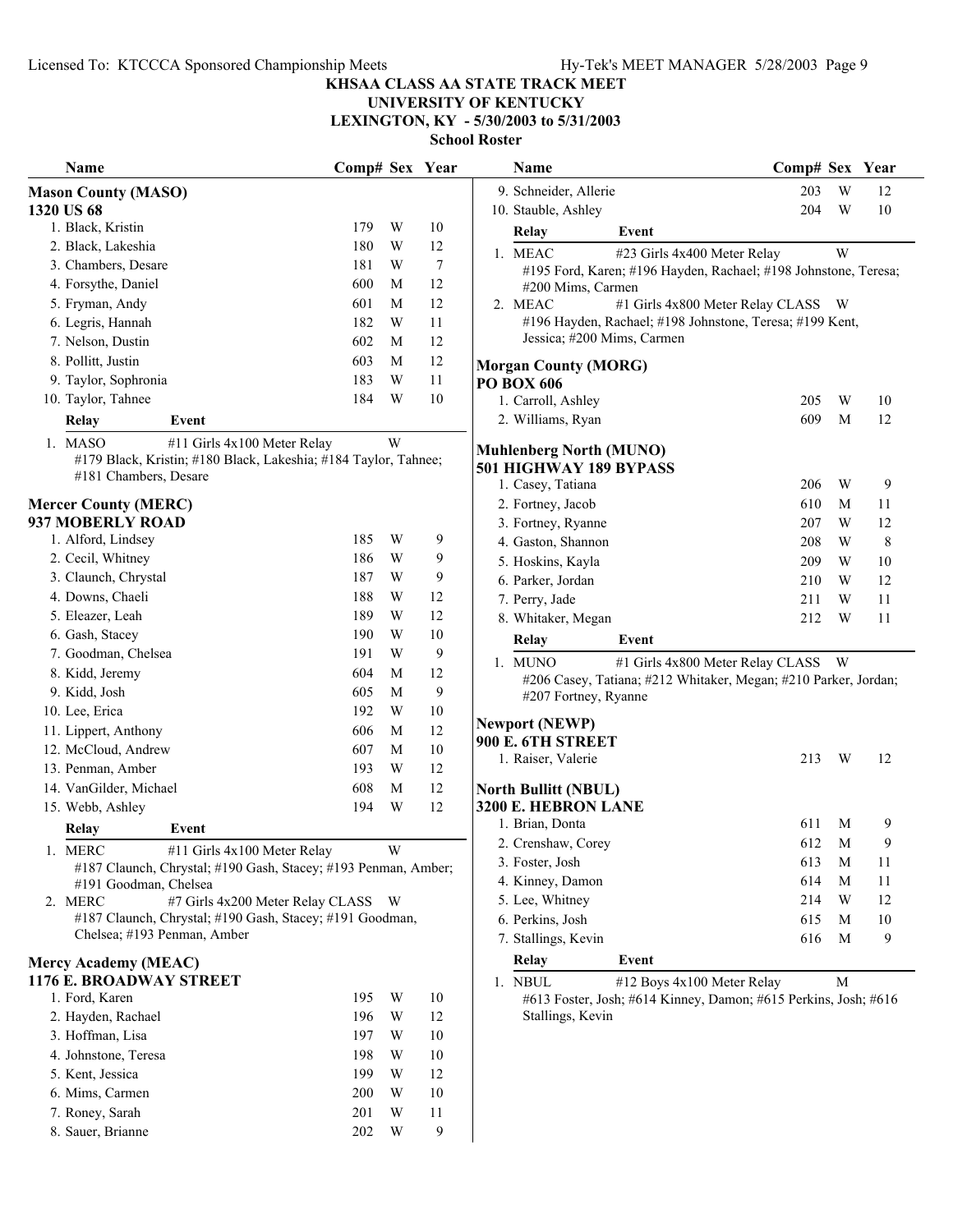**UNIVERSITY OF KENTUCKY LEXINGTON, KY - 5/30/2003 to 5/31/2003**

| Name                                                          | Comp# Sex Year |                         |        | Name                                                                                                          | Comp# Sex Year |   |                |
|---------------------------------------------------------------|----------------|-------------------------|--------|---------------------------------------------------------------------------------------------------------------|----------------|---|----------------|
| <b>Owensboro Catholic (OWCA)</b>                              |                |                         |        | 29. Lee, Josh                                                                                                 | 640            | M | 10             |
| 1. Ackerman, Lindsey                                          | 215            | W                       | 12     | 30. Leonard, Shakayah                                                                                         | 233            | W | $10\,$         |
| 2. Clark, Todd                                                | 617            | M                       | 12     | 31. Lincoln, Rod                                                                                              | 641            | M | 11             |
| 3. Dant, Tera                                                 | 216            | W                       | 11     | 32. Nesbitt, Michael                                                                                          | 642            | M | 10             |
| 4. Dixon, Casey                                               | 217            | W                       | 11     | 33. Newell, Brandon                                                                                           | 643            | M | 10             |
| 5. Dixon, Christy                                             | 218            | W                       | 10     | 34. Overstreet, Chelsea                                                                                       | 234            | W | 8              |
| 6. Hayden, Ganze                                              | 618            | M                       | 11     | 35. Paxton, Hank                                                                                              | 644            | M | 10             |
| 7. Knott, Drew                                                | 619            | M                       | 11     | 36. Powless, Ashley                                                                                           | 235            | W | 10             |
| 8. Long, Emily                                                | 219            | W                       | 12     | 37. Prather, Pilar                                                                                            | 236            | W | 09             |
| 9. McCarty, Chris                                             | 620            | М                       | 11     | 38. Ransler, Anna                                                                                             | 237            | W | 12             |
| 10. Rasp, Erin                                                | 220            | W                       | 9      | 39. Sains, Carl                                                                                               | 645            | M | 11             |
| 11. Roby, Jamie                                               | 221            | W                       | 12     | 40. Sims, Jasmine                                                                                             | 238            | W | 11             |
| 12. Thompson, John                                            | 621            | М                       | 11     | 41. Sims, Saundria                                                                                            | 239            | W | $\overline{7}$ |
| 13. Tucker, Nick                                              | 622            | M                       | 11     | 42. Smith, Edward                                                                                             | 646            | M | 12             |
| Relay<br>Event                                                |                |                         |        | 43. Starks, Santana                                                                                           | 240            | W | 9              |
| 1. OWCA<br>#11 Girls 4x100 Meter Relay                        |                | W                       |        | 44. Vanderbough, Kristen                                                                                      | 241            | W | 9              |
| #219 Long, Emily; #215 Ackerman, Lindsey; #221 Roby, Jamie;   |                |                         |        | Relay<br>Event                                                                                                |                |   |                |
| #218 Dixon, Christy                                           |                |                         |        |                                                                                                               |                | W |                |
| 2. OWCA<br>#12 Boys 4x100 Meter Relay                         |                | M                       |        | 1. PADU<br>#11 Girls 4x100 Meter Relay<br>#234 Overstreet, Chelsea; #239 Sims, Saundria; #236 Prather, Pilar; |                |   |                |
| #617 Clark, Todd; #619 Knott, Drew; #620 McCarty, Chris; #622 |                |                         |        | #226 Brown, La'Dasha                                                                                          |                |   |                |
| Tucker, Nick                                                  |                |                         |        | 2. PADU<br>#7 Girls 4x200 Meter Relay CLASS W                                                                 |                |   |                |
| Paducah Tilghman (PADU)                                       |                |                         |        | #234 Overstreet, Chelsea; #239 Sims, Saundria; #236 Prather, Pilar;                                           |                |   |                |
| 2400 WASHINGTON STREET                                        |                |                         |        | #226 Brown, La'Dasha                                                                                          |                |   |                |
| 1. Akojie, Ehi                                                | 222            | W                       | 9      | #23 Girls 4x400 Meter Relay<br>3. PADU                                                                        |                | W |                |
| 2. Akojie, Obehi                                              | 623            | M                       | 11     | #236 Prather, Pilar; #238 Sims, Jasmine; #222 Akojie, Ehi; #235                                               |                |   |                |
| 3. Akojie, Temi                                               | 223            | W                       | 12     | Powless, Ashley<br>4. PADU<br>#1 Girls 4x800 Meter Relay CLASS W                                              |                |   |                |
| 4. Alexander, Sagaharra                                       | 624            | M                       | 11     | #229 Golliher, Chelsea; #231 Kaultenbach, Claire; #241                                                        |                |   |                |
| 5. Alston, Lamar                                              | 625            | M                       | 10     | Vanderbough, Kristen; #236 Prather, Pilar                                                                     |                |   |                |
| 6. Amos, Alison                                               | 224            | W                       | 9      | 5. PADU<br>#12 Boys 4x100 Meter Relay                                                                         |                | M |                |
| 7. Barton, Anthony                                            | 626            | M                       | 11     | #637 Hawkins, Keith; #625 Alston, Lamar; #638 Hawkins, Kenny;                                                 |                |   |                |
| 8. Bell, Pam                                                  | 225            | W                       | 9      | #645 Sains, Carl                                                                                              |                |   |                |
| 9. Bolen, Leandre                                             | 627            | М                       | 11     | 6. PADU<br>#8 Boys 4x200 Meter Relay                                                                          |                | М |                |
| 10. Bramia, Andre                                             | 628            | M                       | 10     | #625 Alston, Lamar; #640 Lee, Josh; #638 Hawkins, Kenny; #645<br>Sains, Carl                                  |                |   |                |
| 11. Brown, La'Dasha                                           | 226            | W                       | 7      | 7. PADU<br>#24 Boys 4x400 Meter Relay                                                                         |                | М |                |
| 12. Burbage, Danielle                                         | 227            | W                       | 9      | #623 Akojie, Obehi; #644 Paxton, Hank; #626 Barton, Anthony;                                                  |                |   |                |
| 13. Carr, Barkley                                             | 629            | $\mathbf M$             | 11     | #635 Fountain, Chris                                                                                          |                |   |                |
| 14. Casey, Emon                                               | 630            | M                       | 10     | 8. PADU<br>#2 Boys 4x800 Meter Relay                                                                          |                | M |                |
| 15. Catholic, Melandre                                        | 631            | M                       | 11     | #623 Akojie, Obehi; #630 Casey, Emon; #626 Barton, Anthony;                                                   |                |   |                |
| 16. Clark, Chad                                               | 632            | M                       | 11     | #635 Fountain, Chris                                                                                          |                |   |                |
| 17. Craft, Jonathan                                           | 633            | M                       | 12     |                                                                                                               |                |   |                |
| 18. Davis, AJ                                                 | 634            | M                       | 12     |                                                                                                               |                |   |                |
| 19. Dotson, Leanna                                            | 228            | W                       | 8      |                                                                                                               |                |   |                |
| 20. Fountain, Chris                                           | 635            | M                       | 11     |                                                                                                               |                |   |                |
| 21. Garrod, Lamar                                             | 636            | M                       | 11     |                                                                                                               |                |   |                |
| 22. Golliher, Chelsea                                         | 229            | W                       | $10\,$ |                                                                                                               |                |   |                |
| 23. Hawkins, Keith                                            | 637            | M                       | 10     |                                                                                                               |                |   |                |
| 24. Hawkins, Kenny                                            | 638            | M                       | $10\,$ |                                                                                                               |                |   |                |
| 25. Itiavkase, Aseer                                          | 230            | W                       | 10     |                                                                                                               |                |   |                |
| 26. Jones, Sam                                                | 639            | M                       | 11     |                                                                                                               |                |   |                |
| 27. Kaultenbach, Claire                                       | 231            | W                       | $10\,$ |                                                                                                               |                |   |                |
| 28. Kavause, Kirsten                                          | 232            | $\ensuremath{\text{W}}$ | 9      |                                                                                                               |                |   |                |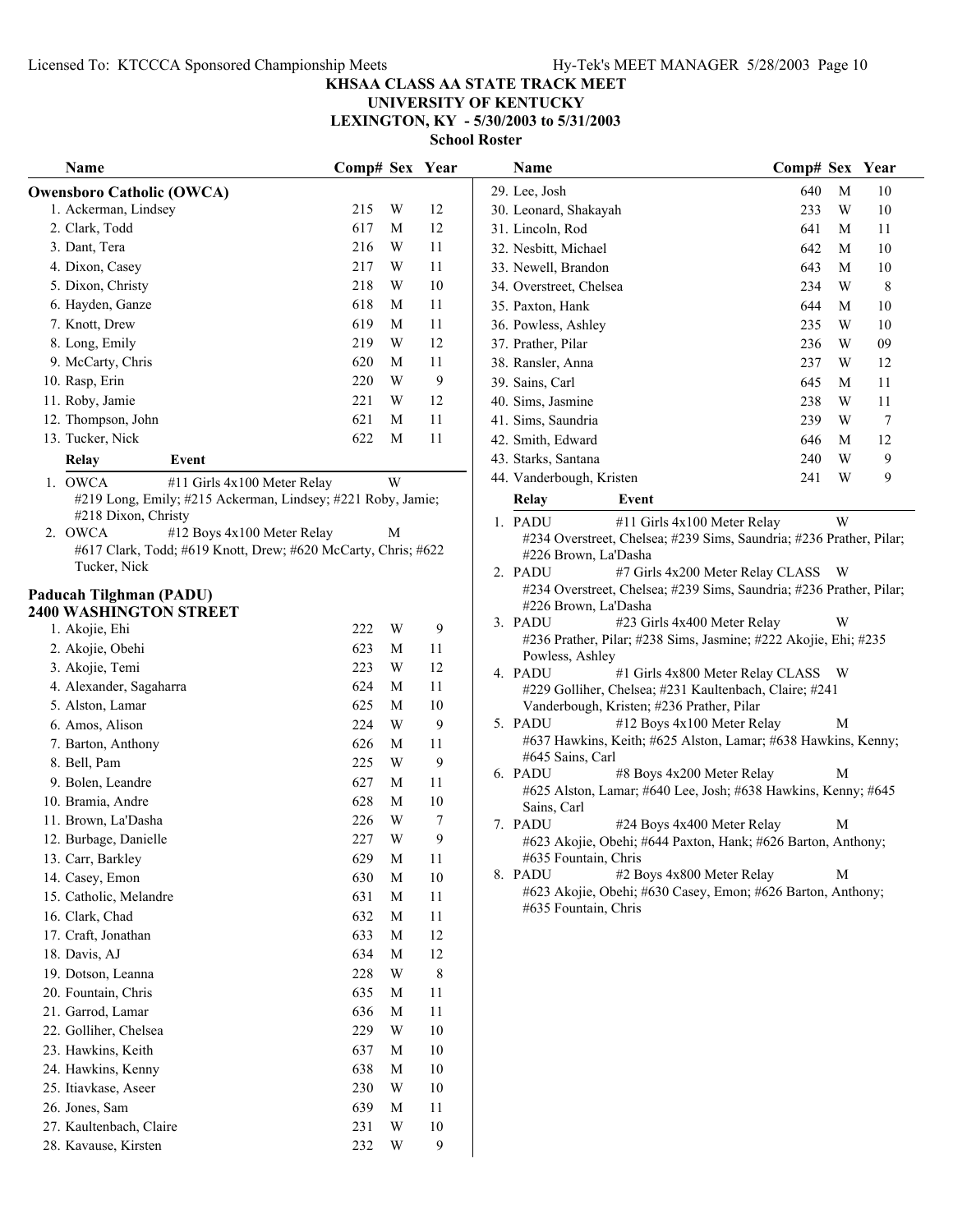**UNIVERSITY OF KENTUCKY**

**LEXINGTON, KY - 5/30/2003 to 5/31/2003**

| Name                                                                  | Comp# Sex Year |   |    | Name                                                              | Comp# Sex Year |                |    |
|-----------------------------------------------------------------------|----------------|---|----|-------------------------------------------------------------------|----------------|----------------|----|
| <b>Pendleton County (PEND)</b>                                        |                |   |    | 8. Ventura, Sarah                                                 | 255            | W              | 11 |
| 2359 HWY 27 N                                                         |                |   |    | 9. Vogt, Julia                                                    | 256            | W              | 11 |
| 1. Dunaway, Parker                                                    | 647            | M | 8  | 10. Walls, Candy                                                  | 257            | W              | 10 |
| 2. Gosney, Zack                                                       | 648            | M | 8  | Event<br><b>Relay</b>                                             |                |                |    |
| 3. Morris, Lori                                                       | 242            | W | 11 | 1. POWL<br>#11 Girls 4x100 Meter Relay                            |                | W              |    |
| 4. Poe, Gerald                                                        | 649            | M | 12 | #248 Bowen, Amanda; #249 Bowen, Julie; #250 McDaniel, Dana;       |                |                |    |
| 5. Reed, Josh                                                         | 650            | M | 12 | #253 Tipton, Kelley                                               |                |                |    |
| 6. Remley, Sara                                                       | 243            | W | 11 | #7 Girls 4x200 Meter Relay CLASS W<br>2. POWL                     |                |                |    |
| 7. Ritter, Jason                                                      | 651            | M | 10 | #248 Bowen, Amanda; #249 Bowen, Julie; #253 Tipton, Kelley;       |                |                |    |
| 8. Ritter, Scott                                                      | 652            | M | 8  | #250 McDaniel, Dana                                               |                |                |    |
| 9. Simpson, Bryon                                                     | 653            | M | 11 | 3. POWL<br>#1 Girls 4x800 Meter Relay CLASS W                     |                |                |    |
| 10. Smith, Brad                                                       | 654            | M | 8  | #255 Ventura, Sarah; #251 Ostrem, Tenny; #249 Bowen, Julie;       |                |                |    |
| 11. Ward, Shane                                                       | 655            | M | 12 | #254 Tyra, Brooke                                                 |                |                |    |
| Event<br><b>Relay</b>                                                 |                |   |    | <b>Presentation Academy (PREA)</b>                                |                |                |    |
| #24 Boys 4x400 Meter Relay<br>1. PEND                                 |                | M |    | 861 S. 4TH STREET                                                 |                |                |    |
| #650 Reed, Josh; #654 Smith, Brad; #648 Gosney, Zack; #653            |                |   |    | 1. Bell, Sarah                                                    | 258            | W              | 10 |
| Simpson, Bryon                                                        |                |   |    | 2. Besser, Chrissy                                                | 259            | W              | 12 |
| #2 Boys 4x800 Meter Relay<br>2. PEND                                  |                | M |    | 3. Dolan, Jean                                                    | 260            | W              | 10 |
| #650 Reed, Josh; #649 Poe, Gerald; #654 Smith, Brad; #651 Ritter,     |                |   |    | 4. Faulkenberg, Jessie                                            | 261            | W              | 11 |
| Jason                                                                 |                |   |    | 5. Grace, Lisa                                                    | 262            | W              | 10 |
| <b>Pike County Central (PICC)</b>                                     |                |   |    | 6. Hall, Celia                                                    | 263            | W              | 12 |
| <b>1901 US HWY 119 NORTH</b>                                          |                |   |    | 7. Maguire, Erin                                                  | 264            | W              | 12 |
| 1. Buckley, Sonny                                                     | 656            | M | 11 | Event<br><b>Relay</b>                                             |                |                |    |
| 2. Ghormley, MACKENZIE                                                | 244            | W | 8  | 1. PREA<br>#1 Girls 4x800 Meter Relay CLASS                       |                | W <sub>\</sub> |    |
| 3. Gibson, Anthony                                                    | 657            | M | 10 | #260 Dolan, Jean; #264 Maguire, Erin; #261 Faulkenberg, Jessie;   |                |                |    |
| 4. Howard, James                                                      | 658            | M | 12 | #258 Bell, Sarah                                                  |                |                |    |
| 5. Mullins, Bobby                                                     | 659            | M | 12 |                                                                   |                |                |    |
| 6. Nichols, Jessica                                                   | 245            | W | 11 | <b>Prestonsburg (PRES)</b>                                        |                |                |    |
| 7. Ratliff, Brett                                                     | 660            | M | 11 | <b>25 BLACKCAT BOULEVARD</b><br>1. Jamerson, Nicholas             | 661            | M              | 11 |
| 8. Ratliff, Haley                                                     | 246            | W | 8  | 2. Jervis, Kevin                                                  | 662            | M              | 12 |
| 9. Ray, Kayla                                                         | 247            | W | 8  |                                                                   |                |                |    |
|                                                                       |                |   |    | <b>Reidland (REID)</b>                                            |                |                |    |
| <b>Relay</b><br>Event                                                 |                |   |    | <b>5349 BENTON ROAD</b>                                           |                |                |    |
| 1. PICC<br>#11 Girls 4x100 Meter Relay                                |                | W |    | 1. Lee, Josh                                                      | 663            | M              | 12 |
| #244 Ghormley, MACKENZIE; #247 Ray, Kayla; #246 Ratliff,              |                |   |    |                                                                   |                |                |    |
| Haley; #245 Nichols, Jessica<br>2. PICC<br>#12 Boys 4x100 Meter Relay |                | М |    | <b>Rockcastle County (ROCK)</b><br><b>PO BOX 1410</b>             |                |                |    |
| #658 Howard, James; #659 Mullins, Bobby; #657 Gibson,                 |                |   |    | <b>1545 HIGHWAY 461</b>                                           |                |                |    |
| Anthony; #656 Buckley, Sonny                                          |                |   |    | 1. Arnold, Danielle                                               | 265            | W              | 9  |
| 3. PICC<br>#8 Boys 4x200 Meter Relay                                  |                | M |    | 2. Asher, Jessi                                                   | 266            | W              | 9  |
| #659 Mullins, Bobby; #660 Ratliff, Brett; #657 Gibson, Anthony;       |                |   |    | 3. Bullock, Courtney                                              | 267            | W              | 7  |
| #656 Buckley, Sonny                                                   |                |   |    | 4. Bussell, Elisabeth                                             | 268            | W              | 9  |
| <b>Powell County (POWL)</b>                                           |                |   |    | 5. Embs, Chere'                                                   | 269            | W              | 10 |
| <b>PO BOX 488</b>                                                     |                |   |    | 6. Hammond, Heather                                               | 270            | W              | 10 |
| 700 W. COLLEGE AVENUE                                                 |                |   |    |                                                                   |                | W              | 9  |
| 1. Bowen, Amanda                                                      | 248            | W | 12 | 7. Hayes, Kayla                                                   | 271            | W              |    |
| 2. Bowen, Julie                                                       | 249            | W | 10 | 8. Kincer, Morgan<br>9. Nelson, Andrew                            | 272            |                | 8  |
| 3. McDaniel, Dana                                                     | 250            | W | 11 |                                                                   | 664            | M              | 11 |
| 4. Ostrem, Tenny                                                      | 251            | W | 6  | Event<br>Relay                                                    |                |                |    |
| 5. Parks, Natasha                                                     | 252            | W | 10 | 1. ROCK<br>#1 Girls 4x800 Meter Relay CLASS                       |                | - W            |    |
| 6. Tipton, Kelley                                                     | 253            | W | 8  | #271 Hayes, Kayla; #265 Arnold, Danielle; #266 Asher, Jessi; #272 |                |                |    |
| 7. Tyra, Brooke                                                       | 254            | W | 6  | Kincer, Morgan                                                    |                |                |    |
|                                                                       |                |   |    |                                                                   |                |                |    |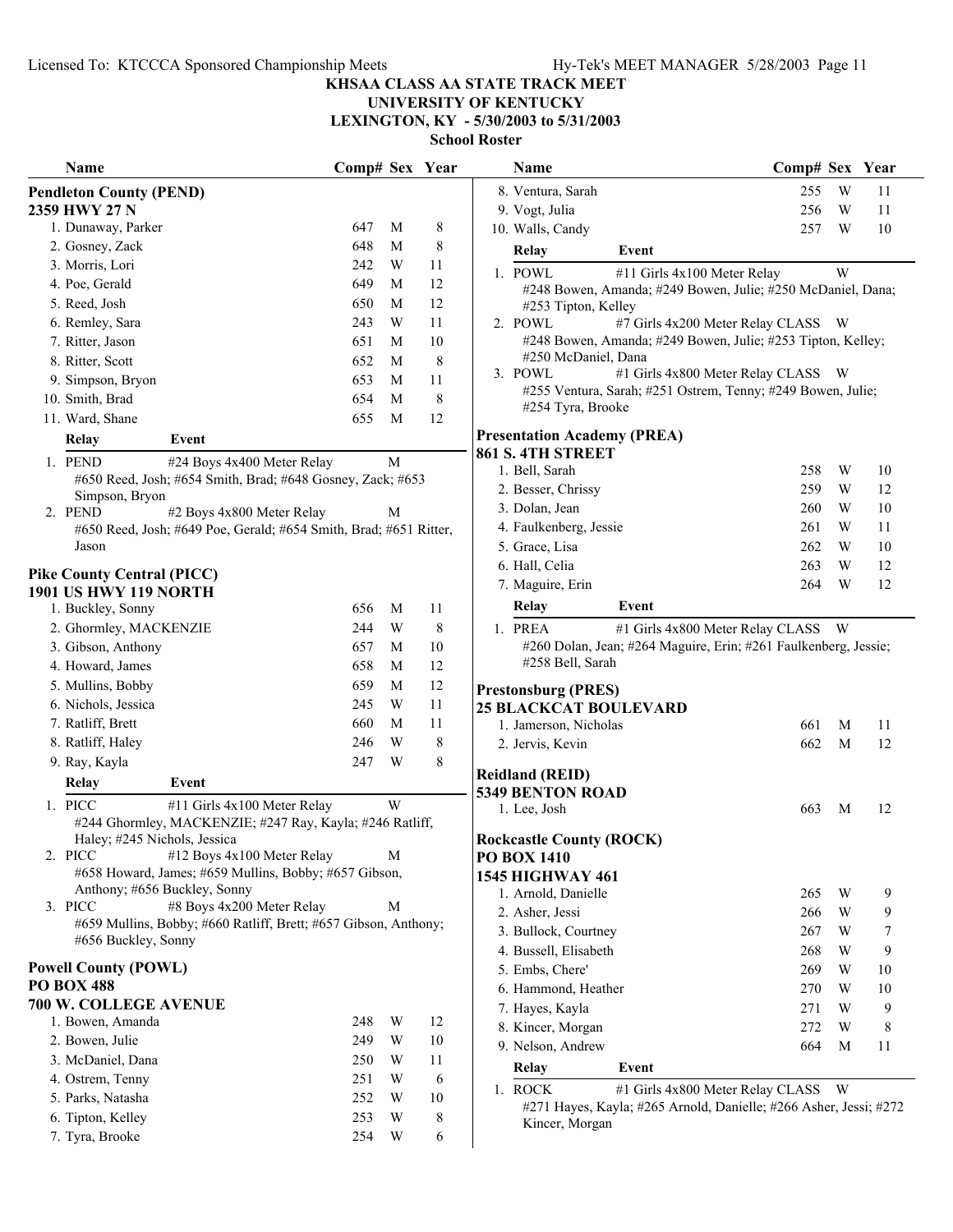#### **KHSAA CLASS AA STATE TRACK MEET**

#### **UNIVERSITY OF KENTUCKY LEXINGTON, KY - 5/30/2003 to 5/31/2003**

| Name                                                           | Comp# Sex Year |                         |        | Name                         | Comp# Sex Year                                                    |
|----------------------------------------------------------------|----------------|-------------------------|--------|------------------------------|-------------------------------------------------------------------|
| <b>Rowan County (ROWA)</b>                                     |                |                         |        | <b>Relay</b>                 | Event                                                             |
| <b>499 VIKING DRIVE</b>                                        |                |                         |        | 1. RUSS                      | #7 Girls 4x200 Meter Relay CLASS W                                |
| 1. Alderman, Abby                                              | 273            | W                       | 11     |                              | #287 Sartaine, Alison; #288 Smith, Jennifer; #280 Faulkner, Kala; |
| 2. Alderman, Kim                                               | 274            | W                       | 12     | #285 Muncy, Paige            |                                                                   |
| 3. Fultz, Daniel                                               | 665            | M                       | 12     | 2. RUSS                      | #23 Girls 4x400 Meter Relay<br>W                                  |
| 4. Gilvin, Dusty                                               | 666            | M                       | 11     |                              | #288 Smith, Jennifer; #279 Faulkner, Britt; #280 Faulkner, Kala;  |
| 5. Gilvin, Maegan                                              | 275            | W                       | 9      | #287 Sartaine, Alison        |                                                                   |
| 6. Hamlin, James                                               | 667            | M                       | 11     | 3. RUSS                      | #1 Girls 4x800 Meter Relay CLASS W                                |
| 7. Hines, Sara                                                 | 276            | W                       | 9      | #284 Hoback, Nikki           | #283 Geis, Allie; #291 Valentine, Mariah; #292 Williams, Tomiko;  |
| 8. Hunley, Alex                                                | 277            | W                       | $10\,$ | 4. RUSS                      | #8 Boys 4x200 Meter Relay<br>$\mathbf M$                          |
| 9. Mincey, Sam                                                 | 668            | M                       | 11     |                              | #679 Roberts, Aaron; #680 Robinson, Daniel; #675 Gross, Josh;     |
| 10. Moore, Casey                                               | 669            | M                       | 9      | #681 Slone, Casey            |                                                                   |
| 11. Pettit, Travis                                             | 670            | M                       | 9      | 5. RUSS                      | #24 Boys 4x400 Meter Relay<br>M                                   |
| 12. Scott, Brian                                               | 671            | M                       | 12     |                              | #674 Fain, Aaron; #680 Robinson, Daniel; #679 Roberts, Aaron;     |
| 13. White, Frank                                               | 672            | M                       | 12     | #678 McKenzie, Kaleb         |                                                                   |
| 14. White, Joy                                                 | 278            | W                       | 12     | 6. RUSS                      | #2 Boys 4x800 Meter Relay<br>M                                    |
| Relay<br>Event                                                 |                |                         |        | #682 Smith, Chris            | #674 Fain, Aaron; #680 Robinson, Daniel; #679 Roberts, Aaron;     |
| 1. ROWA<br>#23 Girls 4x400 Meter Relay                         |                | W                       |        |                              |                                                                   |
| #273 Alderman, Abby; #277 Hunley, Alex; #275 Gilvin, Maegan;   |                |                         |        | <b>Russell County (RUCO)</b> |                                                                   |
| #278 White, Joy                                                |                |                         |        | 2166 SOUTH HIGHWAY 127       |                                                                   |
| 2. ROWA<br>#2 Boys 4x800 Meter Relay                           |                | M                       |        | 1. Emerson, Tyler            | 684<br>M<br>11                                                    |
| #666 Gilvin, Dusty; #672 White, Frank; #669 Moore, Casey; #670 |                |                         |        | 2. Foley, Jason              | 685<br>M<br>12                                                    |
| Pettit, Travis                                                 |                |                         |        | 3. Haliwell, Mike            | 686<br>M<br>12                                                    |
| <b>Russell (RUSS)</b>                                          |                |                         |        | 4. Holt, Lee                 | 687<br>12<br>M                                                    |
| <b>709 RED DEVIL LANE</b>                                      |                |                         |        | 5. Lafavers, Jordan          | 688<br>M<br>10                                                    |
| 1. Butler, Henry                                               | 673            | M                       | 12     | 6. Ramsey, Jason             | 689<br>M<br>10                                                    |
| 2. Fain, Aaron                                                 | 674            | M                       | 12     | <b>Relay</b>                 | Event                                                             |
| 3. Faulkner, Britt                                             | 279            | W                       | 8      | 1. RUCO                      | #12 Boys 4x100 Meter Relay<br>$\mathbf M$                         |
| 4. Faulkner, Kala                                              | 280            | W                       | 9      |                              | #688 Lafavers, Jordan; #685 Foley, Jason; #686 Haliwell, Mike;    |
| 5. Ferguson, Sheena                                            | 281            | W                       | 12     | #687 Holt, Lee               |                                                                   |
| 6. Friley, Brooke                                              | 282            | W                       | 11     | 2. RUCO                      | #8 Boys 4x200 Meter Relay<br>M                                    |
| 7. Geis, Allie                                                 | 283            | W                       | $\tau$ |                              | #686 Haliwell, Mike; #685 Foley, Jason; #688 Lafavers, Jordan;    |
| 8. Gross, Josh                                                 | 675            | M                       | $10\,$ | #687 Holt, Lee               |                                                                   |
| 9. Hoback, Nikki                                               | 284            | W                       | 8      |                              |                                                                   |
| 10. Keeton, Johnny                                             | 676            | M                       | 12     |                              |                                                                   |
| 11. Lavender, Jeremy                                           | 677            | $\mathbf{M}$            | 9      |                              |                                                                   |
| 12. McKenzie, Kaleb                                            | 678            | $\mathbf M$             | 11     |                              |                                                                   |
| 13. Muncy, Paige                                               | 285            | $\ensuremath{\text{W}}$ | 9      |                              |                                                                   |
| 14. Okoro, Chinwe                                              | 286            | W                       | 8      |                              |                                                                   |
| 15. Roberts, Aaron                                             | 679            | $\mathbf M$             |        |                              |                                                                   |
| 16. Robinson, Daniel                                           |                |                         | 11     |                              |                                                                   |
|                                                                | 680            | M                       | 11     |                              |                                                                   |
| 17. Sartaine, Alison                                           | 287            | W                       | $10\,$ |                              |                                                                   |
| 18. Slone, Casey                                               | 681            | $\mathbf{M}$            | 11     |                              |                                                                   |
| 19. Smith, Chris                                               | 682            | $\mathbf M$             | 11     |                              |                                                                   |
| 20. Smith, Jennifer                                            | 288            | W                       | 11     |                              |                                                                   |
| 21. Stephens, Annie                                            | 289            | W                       | $10\,$ |                              |                                                                   |
| 22. Suttles, Ashley                                            | 290            | W                       | $10\,$ |                              |                                                                   |
| 23. Valentine, Mariah                                          | 291            | W                       | 9      |                              |                                                                   |
| 24. Wilcox, Micah                                              | 683            | M                       | 11     |                              |                                                                   |
| 25. Williams, Tomiko                                           | 292            | W                       | $10\,$ |                              |                                                                   |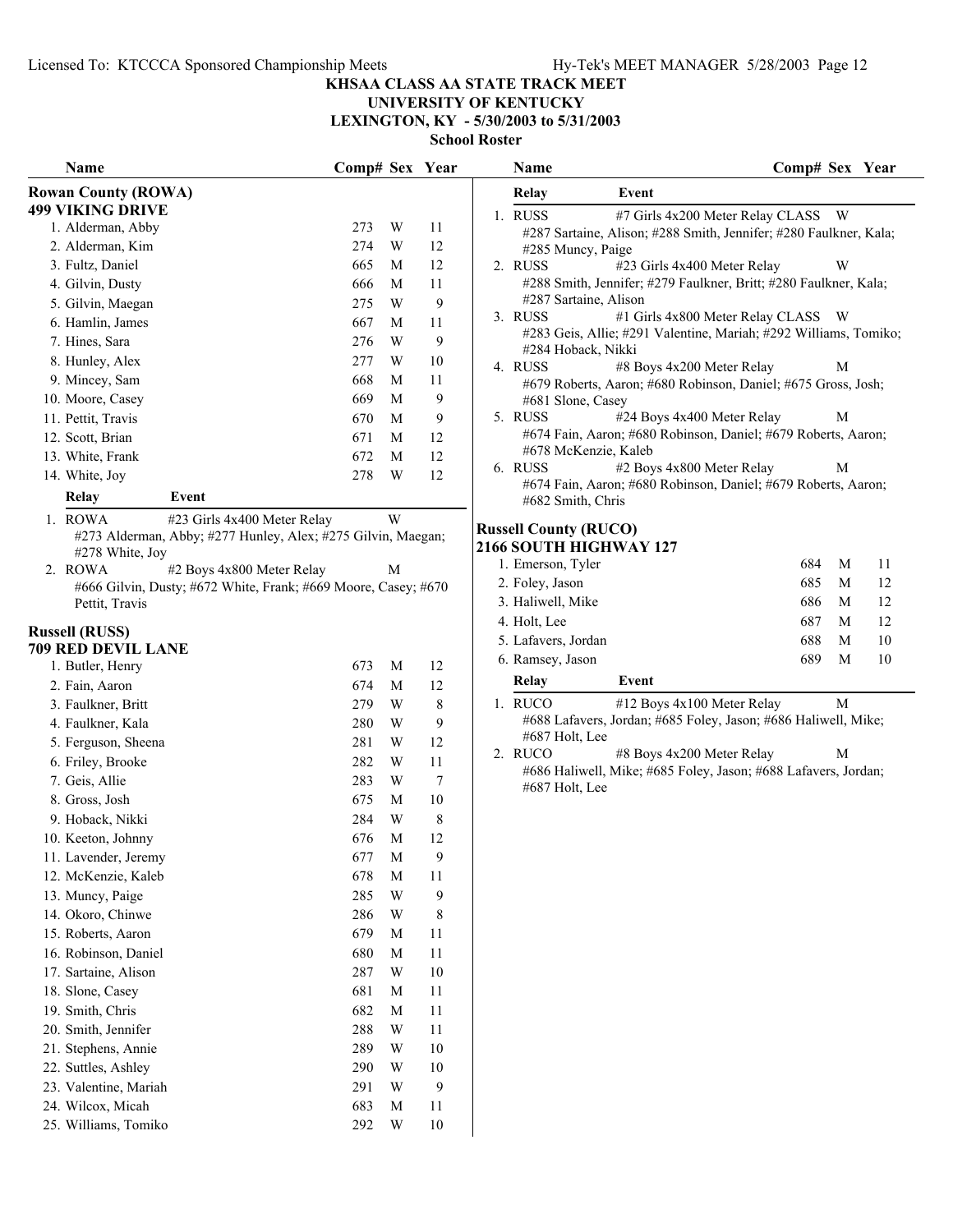3. Goble, Tim 698 M 9

#### **KHSAA CLASS AA STATE TRACK MEET**

## **UNIVERSITY OF KENTUCKY**

**LEXINGTON, KY - 5/30/2003 to 5/31/2003**

| Name                                                                                      |                                                                                           | Comp# Sex Year        |                                       |                 | Name                                                                                                | Comp# Sex Year |             |        |
|-------------------------------------------------------------------------------------------|-------------------------------------------------------------------------------------------|-----------------------|---------------------------------------|-----------------|-----------------------------------------------------------------------------------------------------|----------------|-------------|--------|
| <b>Shawnee (SHAW)</b>                                                                     |                                                                                           |                       |                                       | 4. Lindsey, Jay | 699                                                                                                 | $\mathbf{M}$   | 11          |        |
|                                                                                           | <b>4018 W. MARKET STREET</b>                                                              |                       |                                       |                 | 5. Mahon, Brandon                                                                                   | 700            | M           | 11     |
|                                                                                           | 1. Boyd, Latonya                                                                          | 293                   | W                                     | 10              | 6. Manning, Xavier                                                                                  | 701            | M           | 12     |
|                                                                                           | 2. Coley, Justin                                                                          | 690                   | M                                     | 11              | 7. Newsome, Forest                                                                                  | 702            | M           | 11     |
|                                                                                           | 3. Cooper, Kendrick                                                                       | 691                   | M                                     | 9               | Relay<br>Event                                                                                      |                |             |        |
|                                                                                           | 4. Dunn, Erica                                                                            | 294                   | W                                     | 11              | 1. SHCL<br>#24 Boys 4x400 Meter Relay                                                               |                | M           |        |
|                                                                                           | 5. English, Zelos                                                                         | 692                   | M                                     | 11              | #701 Manning, Xavier; #700 Mahon, Brandon; #699 Lindsey, Jay;                                       |                |             |        |
|                                                                                           | 6. Gatewood, Bobby                                                                        | 693                   | M                                     | 10              | #696 Bobbit, Alex                                                                                   |                |             |        |
|                                                                                           | 7. Hopson, Seata                                                                          | 295                   | W                                     | 10              | <b>Taylor County (TAYL)</b>                                                                         |                |             |        |
|                                                                                           | 8. Johnson, Wanisha                                                                       | 296                   | W                                     | 11              | 300 INGRAM AVENUE                                                                                   |                |             |        |
|                                                                                           | 9. Milan, Tierra                                                                          | 297                   | W                                     | 10              | 1. Akridge, Mariah                                                                                  | 309            | W           | 10     |
|                                                                                           | 10. Morris, Megan                                                                         | 298                   | W                                     | 10              | 2. Brockman, Delaina                                                                                | 310            | W           | 9      |
|                                                                                           | 11. Moten, Terrance                                                                       | 694                   | M                                     | 9               |                                                                                                     |                |             |        |
|                                                                                           | 12. Robertson, Ashley                                                                     | 299                   | W                                     | 9               | <b>Warren East (WARE)</b>                                                                           |                |             |        |
|                                                                                           | 13. Stoner, Tyshannel                                                                     | 300                   | W                                     | 9               | <b>6867 LOUISVILLE ROAD</b>                                                                         |                |             |        |
|                                                                                           | 14. Taylor, Latisha                                                                       | 301                   | W                                     | 9               | 1. Alvey, Emily                                                                                     | 311            | W           | 10     |
|                                                                                           | 15. Walton, Kenyon                                                                        | 695                   | M                                     | 12              | 2. Bowers, Derek                                                                                    | 703            | M           | 12     |
|                                                                                           | Relay<br>Event                                                                            |                       |                                       |                 | 3. Britt, Terri Ann                                                                                 | 312            | W           | 10     |
|                                                                                           | #11 Girls 4x100 Meter Relay<br>1. SHAW                                                    |                       | W                                     |                 | 4. Cannon, Amber                                                                                    | 313            | W           | 11     |
|                                                                                           | #297 Milan, Tierra; #299 Robertson, Ashley; #293 Boyd, Latonya;                           |                       |                                       |                 | 5. Cannon, Toni                                                                                     | 314            | W           | 10     |
|                                                                                           | #300 Stoner, Tyshannel                                                                    |                       |                                       |                 | 6. Gifford, Brian                                                                                   | 704            | M           | 12     |
|                                                                                           | #7 Girls 4x200 Meter Relay CLASS W<br>2. SHAW                                             |                       |                                       |                 | 7. Graham, Tiffany                                                                                  | 315            | W           | 11     |
|                                                                                           | #297 Milan, Tierra; #299 Robertson, Ashley; #293 Boyd, Latonya;<br>#300 Stoner, Tyshannel |                       |                                       |                 | 8. Grinstead, Emily                                                                                 | 316            | W           | 7      |
|                                                                                           | 3. SHAW<br>#23 Girls 4x400 Meter Relay                                                    |                       | W                                     |                 | 9. Grinstead, Erin                                                                                  | 317            | W           | 11     |
|                                                                                           | #293 Boyd, Latonya; #299 Robertson, Ashley; #294 Dunn, Erica;                             |                       |                                       |                 | 10. Harkness, Ashley                                                                                | 318            | W           | 9      |
|                                                                                           | #301 Taylor, Latisha                                                                      |                       |                                       |                 | 11. Herrington, Claire                                                                              | 319            | W           | $\tau$ |
| 4. SHAW<br>#8 Boys 4x200 Meter Relay<br>M                                                 |                                                                                           | 12. Johnson, Camron   | 705                                   | M               | 12                                                                                                  |                |             |        |
|                                                                                           | #694 Moten, Terrance; #690 Coley, Justin; #693 Gatewood,                                  |                       |                                       |                 | 13. Keown, Travis                                                                                   | 706            | M           | 11     |
| Bobby; #695 Walton, Kenyon                                                                |                                                                                           | 14. McClure, Dannella | 320                                   | W               | 11                                                                                                  |                |             |        |
|                                                                                           | <b>Shelby Valley (SHVA)</b>                                                               |                       |                                       |                 | 15. Mracek, Sarah                                                                                   | 321            | W           | 11     |
|                                                                                           | <b>125 DOUGLAS PIKE</b>                                                                   |                       |                                       |                 | 16. Nickerson, James                                                                                | 707            | M           | 9      |
|                                                                                           | 1. Billiter, Sara                                                                         | 302                   | W                                     | 11              | 17. Northington, Ashley                                                                             | 322            | W           | 9      |
|                                                                                           | 2. Billiter, Stephanie                                                                    | 303                   | W                                     | 9               | 18. Porter, Deangelo                                                                                | 708            | M           | 12     |
|                                                                                           | 3. Fleming, Ester                                                                         | 304                   | W                                     | 9               | 19. Primel, Casey                                                                                   | 709            | M           | 12     |
|                                                                                           | 4. Lucas, Ashley                                                                          | 305                   | W                                     | 9               | 20. Smith, Patrick                                                                                  | 710            | $\mathbf M$ | 12     |
|                                                                                           | 5. Mullins, Amber                                                                         | 306                   | W                                     | 9               | 21. Stubblefield, Brent                                                                             | 711            | M           | 11     |
|                                                                                           | 6. Mullins, Jessica                                                                       | 307                   | W                                     | 12              | 22. Taylor, Christy                                                                                 | 323            | W           | 12     |
|                                                                                           | 7. Ratliff, Sara                                                                          | 308                   | W                                     | 9               | Event<br>Relay                                                                                      |                |             |        |
|                                                                                           | Event<br>Relay                                                                            |                       |                                       |                 | 1. WARE<br>#23 Girls 4x400 Meter Relay                                                              |                | W           |        |
|                                                                                           | 1. SHVA<br>#7 Girls 4x200 Meter Relay CLASS W                                             |                       |                                       |                 | #320 McClure, Dannella; #313 Cannon, Amber; #316 Grinstead,                                         |                |             |        |
|                                                                                           | #305 Lucas, Ashley; #304 Fleming, Ester; #307 Mullins, Jessica;                           |                       |                                       |                 | Emily; #312 Britt, Terri Ann<br>2. WARE<br>#1 Girls 4x800 Meter Relay CLASS W                       |                |             |        |
|                                                                                           | #302 Billiter, Sara                                                                       |                       |                                       |                 | #320 McClure, Dannella; #319 Herrington, Claire; #316 Grinstead,                                    |                |             |        |
| 2. SHVA<br>#1 Girls 4x800 Meter Relay CLASS W                                             |                                                                                           |                       | Emily; #315 Graham, Tiffany           |                 |                                                                                                     |                |             |        |
| #302 Billiter, Sara; #303 Billiter, Stephanie; #308 Ratliff, Sara;                        |                                                                                           |                       | 3. WARE<br>#24 Boys 4x400 Meter Relay |                 | M                                                                                                   |                |             |        |
| #307 Mullins, Jessica<br>#708 Porter, Deangelo; #704 Gifford, Brian; #710 Smith, Patrick; |                                                                                           |                       |                                       |                 |                                                                                                     |                |             |        |
|                                                                                           | <b>Sheldon Clark (SHCL)</b>                                                               |                       |                                       |                 | #705 Johnson, Camron                                                                                |                |             |        |
|                                                                                           | <b>HC 63, BOX 810</b>                                                                     |                       |                                       |                 | 4. WARE<br>#2 Boys 4x800 Meter Relay<br>#706 Keown, Travis; #711 Stubblefield, Brent; #704 Gifford, |                | M           |        |
|                                                                                           | 1. Bobbit, Alex                                                                           | 696                   | M                                     | 10              | Brian; #710 Smith, Patrick                                                                          |                |             |        |
|                                                                                           | 2. Easton, James                                                                          | 697                   | M                                     | 12              |                                                                                                     |                |             |        |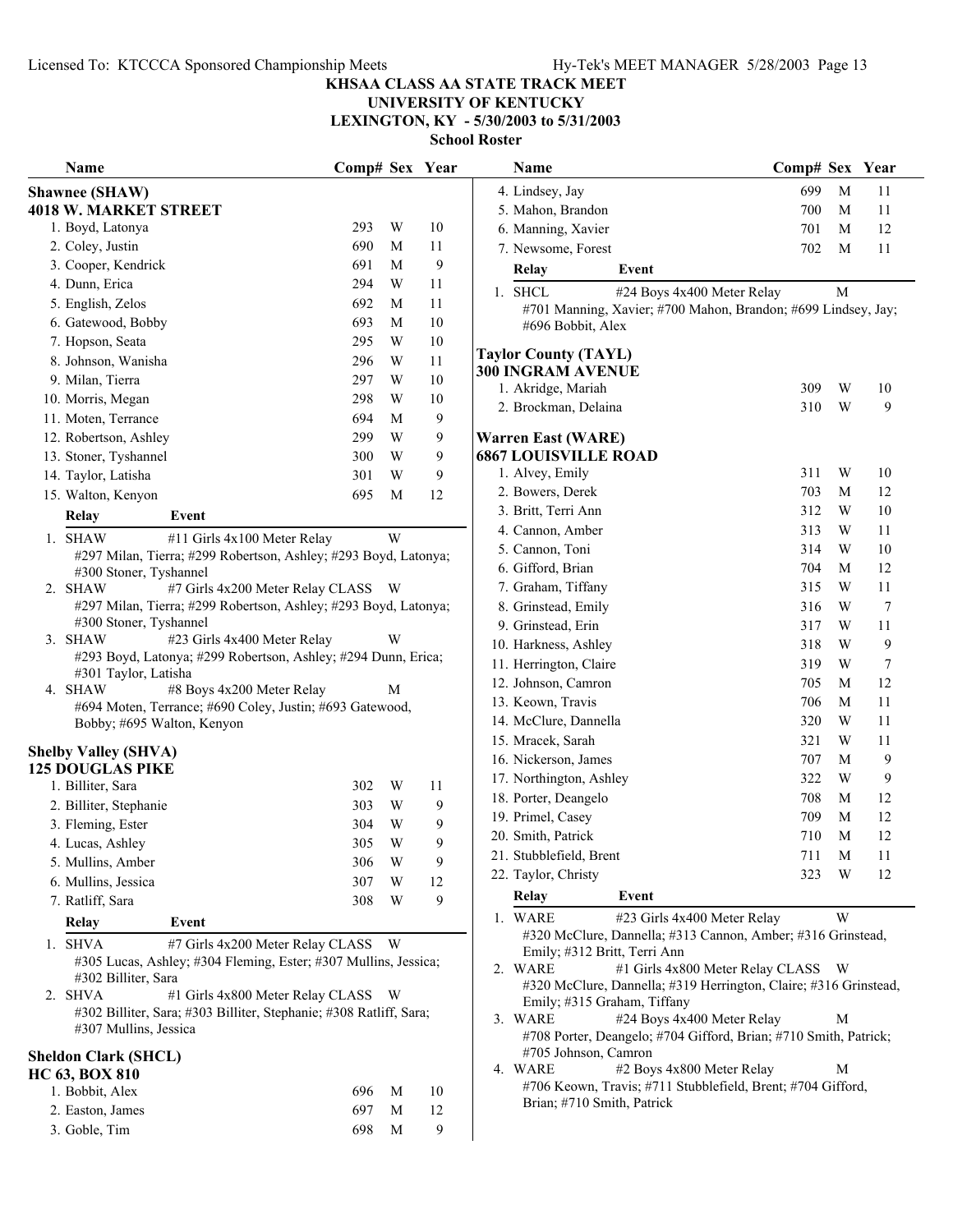#### **UNIVERSITY OF KENTUCKY LEXINGTON, KY - 5/30/2003 to 5/31/2003**

| Name                                                            | Comp# Sex Year |                |        | Name                  | Comp# Sex Year                                                 |
|-----------------------------------------------------------------|----------------|----------------|--------|-----------------------|----------------------------------------------------------------|
| <b>Webster County (WEBS)</b>                                    |                |                |        | <b>Relay</b>          | Event                                                          |
| <b>PO BOX 400</b>                                               |                |                |        | 1. WHIL               | #24 Boys 4x400 Meter Relay<br>M                                |
| <b>1922 US HWY 41 AS</b>                                        |                |                |        |                       | #720 Hebert, Matt; #719 Combess, Tyler; #721 Howard, Victor;   |
| 1. Asher, Audrey                                                | 324            | W              | 8      | #723 Oleka, O.J.      |                                                                |
| 2. Berry, Lindi                                                 | 325            | W              | 9      | 2. WHIL               | #2 Boys 4x800 Meter Relay<br>M                                 |
| 3. Combs, Ollie                                                 | 326            | W              | $10\,$ |                       | #720 Hebert, Matt; #719 Combess, Tyler; #722 Kuchipudi, Vamsi; |
| 4. Crouse, Meagan                                               | 327            | W              | 12     | #724 Thomas, Jonathan |                                                                |
| 5. Crouse, Rachel                                               | 328            | W              | $10\,$ |                       |                                                                |
| 6. Griffin, Brandi                                              | 329            | W              | $10\,$ |                       |                                                                |
| 7. Kubach, Whitney                                              | 330            | W              | 10     |                       |                                                                |
| 8. Montgomery, Julie                                            | 331            | W              | 10     |                       |                                                                |
| 9. Owen, Caitlin                                                | 332            | W              | 9      |                       |                                                                |
| 10. Patton, Emily                                               | 333            | W              | 7      |                       |                                                                |
| 11. Pritchett, Katlin                                           | 334            | W              | 8      |                       |                                                                |
| 12. Steele, Ashlee                                              | 335            | W              | 12     |                       |                                                                |
| 13. Willoughby, Trent                                           | 712            | M              | 10     |                       |                                                                |
| Relay<br>Event                                                  |                |                |        |                       |                                                                |
| 1. WEBS<br>#11 Girls 4x100 Meter Relay                          |                | W              |        |                       |                                                                |
| #330 Kubach, Whitney; #327 Crouse, Meagan; #329 Griffin,        |                |                |        |                       |                                                                |
| Brandi; #331 Montgomery, Julie                                  |                |                |        |                       |                                                                |
| 2. WEBS<br>#23 Girls 4x400 Meter Relay                          |                | W              |        |                       |                                                                |
| #332 Owen, Caitlin; #333 Patton, Emily; #331 Montgomery, Julie; |                |                |        |                       |                                                                |
| #327 Crouse, Meagan                                             |                |                |        |                       |                                                                |
| #1 Girls 4x800 Meter Relay CLASS W<br>3. WEBS                   |                |                |        |                       |                                                                |
| #328 Crouse, Rachel; #333 Patton, Emily; #324 Asher, Audrey;    |                |                |        |                       |                                                                |
| #327 Crouse, Meagan                                             |                |                |        |                       |                                                                |
| <b>West Carter (WCAR)</b>                                       |                |                |        |                       |                                                                |
| <b>PO BOX 1479</b>                                              |                |                |        |                       |                                                                |
| <b>365 W. CARTER DRIVE</b>                                      |                |                |        |                       |                                                                |
| 1. Mullis, Brooke                                               | 336            | W <sub>1</sub> | 12     |                       |                                                                |
| <b>West Jessamine (WJES)</b>                                    |                |                |        |                       |                                                                |
| <b>2101 WILMORE ROAD</b>                                        |                |                |        |                       |                                                                |
| 1. Brown, Corey                                                 | 713            | M              | 11     |                       |                                                                |
| 2. Crist, Jason                                                 | 714            | M              | 9      |                       |                                                                |
| 3. Guthrie, Joseph                                              | 715            | M              | 9      |                       |                                                                |
| 4. Johnson, Brian                                               | 716 M          |                | 9      |                       |                                                                |
|                                                                 |                |                |        |                       |                                                                |
| <b>Western (WEST)</b>                                           |                |                |        |                       |                                                                |
| <b>2501 ROCKFORD LANE</b>                                       |                |                |        |                       |                                                                |
| 1. Bussey, George                                               | 717            | M              | 11     |                       |                                                                |
| 2. Kennedy, Kevin                                               | 718            | M              | 12     |                       |                                                                |
| Western Hills (WHIL)                                            |                |                |        |                       |                                                                |
| <b>100 DOCTORS DRIVE</b>                                        |                |                |        |                       |                                                                |
| 1. Combess, Tyler                                               | 719            | M              | 8      |                       |                                                                |
| 2. Hebert, Matt                                                 | 720            | M              | 12     |                       |                                                                |
| 3. Howard, Victor                                               | 721            | M              | 11     |                       |                                                                |
| 4. Kuchipudi, Vamsi                                             | 722            | M              | 12     |                       |                                                                |
| 5. Oleka, O.J.                                                  | 723            | M              | 11     |                       |                                                                |
| 6. Thomas, Jonathan                                             | 724            | M              | 12     |                       |                                                                |
|                                                                 |                |                |        |                       |                                                                |